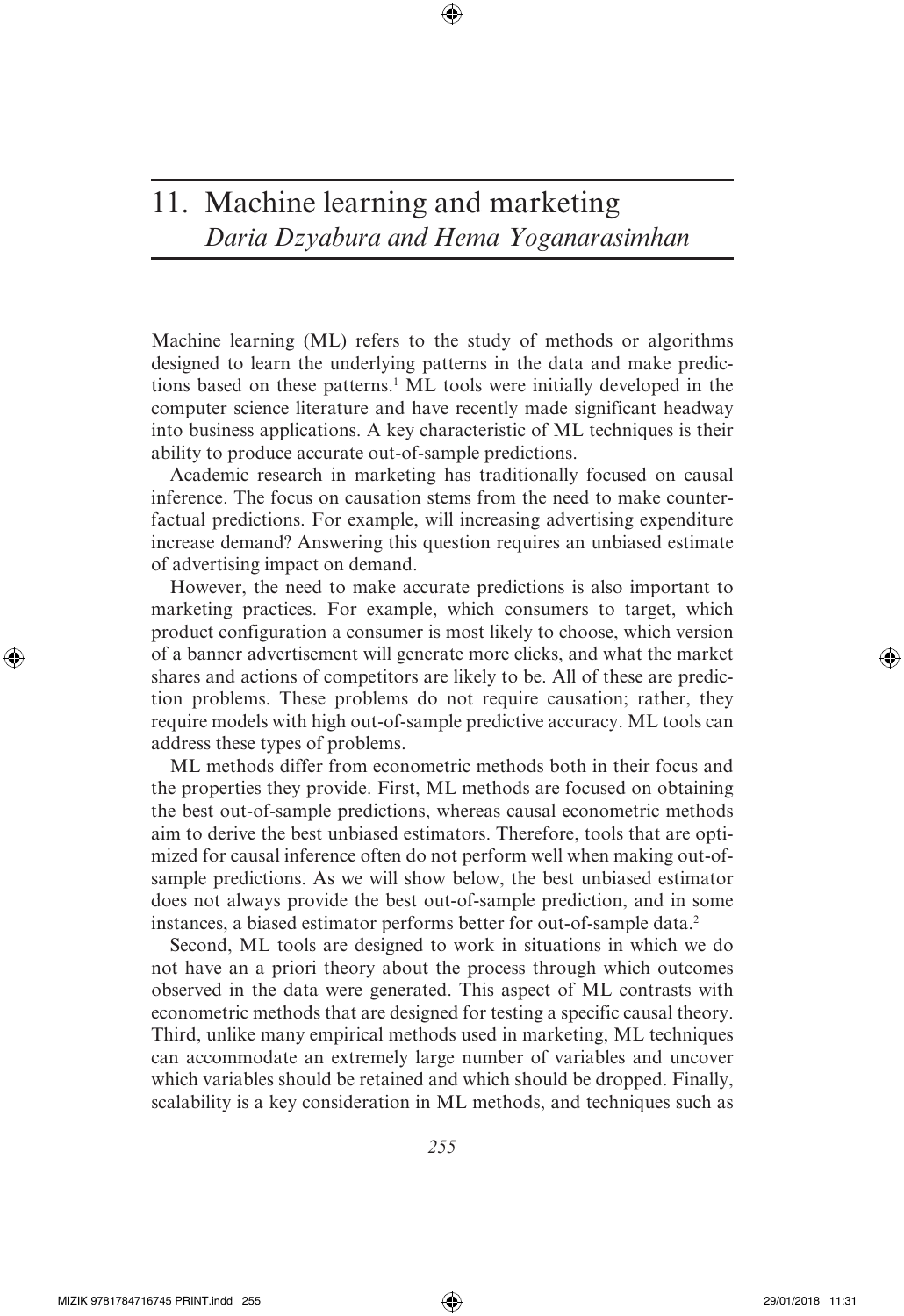feature selection and efficient optimization help achieve scale and efficiency. Scalability is increasingly important for marketers because many of these algorithms need to run in real time.

⊕

To illustrate these points, consider the problem of predicting whether a user will click on an ad. We do not have a comprehensive theory of users' clicking behavior. We can, of course, come up with a parametric specification for the user's utility of an ad, but such a model is unlikely to accurately capture all the factors that influence the user's decision to click on a certain ad. The underlying decision process may be extremely complex and potentially affected by a large number of factors, such as all the text and images in the ad, and the user's entire previous browsing history. ML methods can automatically learn which of these factors affect user behavior and how they interact with each other, potentially in a highly non-linear fashion, to derive the best functional form that explains user behavior virtually in real time. ML methods typically assume a model or structure to learn, but they use a general class of models that can be very rich.

Broadly speaking, ML models can be divided into two groups: supervised learning and unsupervised learning. Supervised learning requires input data that has both predictor (independent) variables and a target (dependent) variable whose value is to be estimated. By various means, the process learns how to predict the value of the target variable based on the predictor variables. Decision trees, regression analysis, and neural networks are examples of supervised learning. If the goal of an analysis is to predict the value of some variable, then supervised learning is used. Unsupervised learning does not identify a target (dependent) variable, but rather treats all of the variables equally. In this case, the goal is not to predict the value of a variable, but rather to look for patterns, groupings, or other ways to characterize the data that may lead to an understanding of the way the data interrelate. Cluster analysis, factor analysis (principle components analysis), EM algorithms, and topic modeling (text analysis) are examples of unsupervised learning.

In this chapter, we first discuss the bias-variance tradeoff and regularization. Then we present a detailed discussion of two key supervised learning techniques: (1) decision trees and (2) support vector machines (SVM). We focus on supervised learning, because marketing researchers are already familiar with many of the unsupervised learning techniques. We then briefly discuss recent applications of decision trees and SVM in the marketing literature. Next, we present some common themes of ML such as feature selection, model selection, and scalability, and, finally, we conclude the chapter.

⊕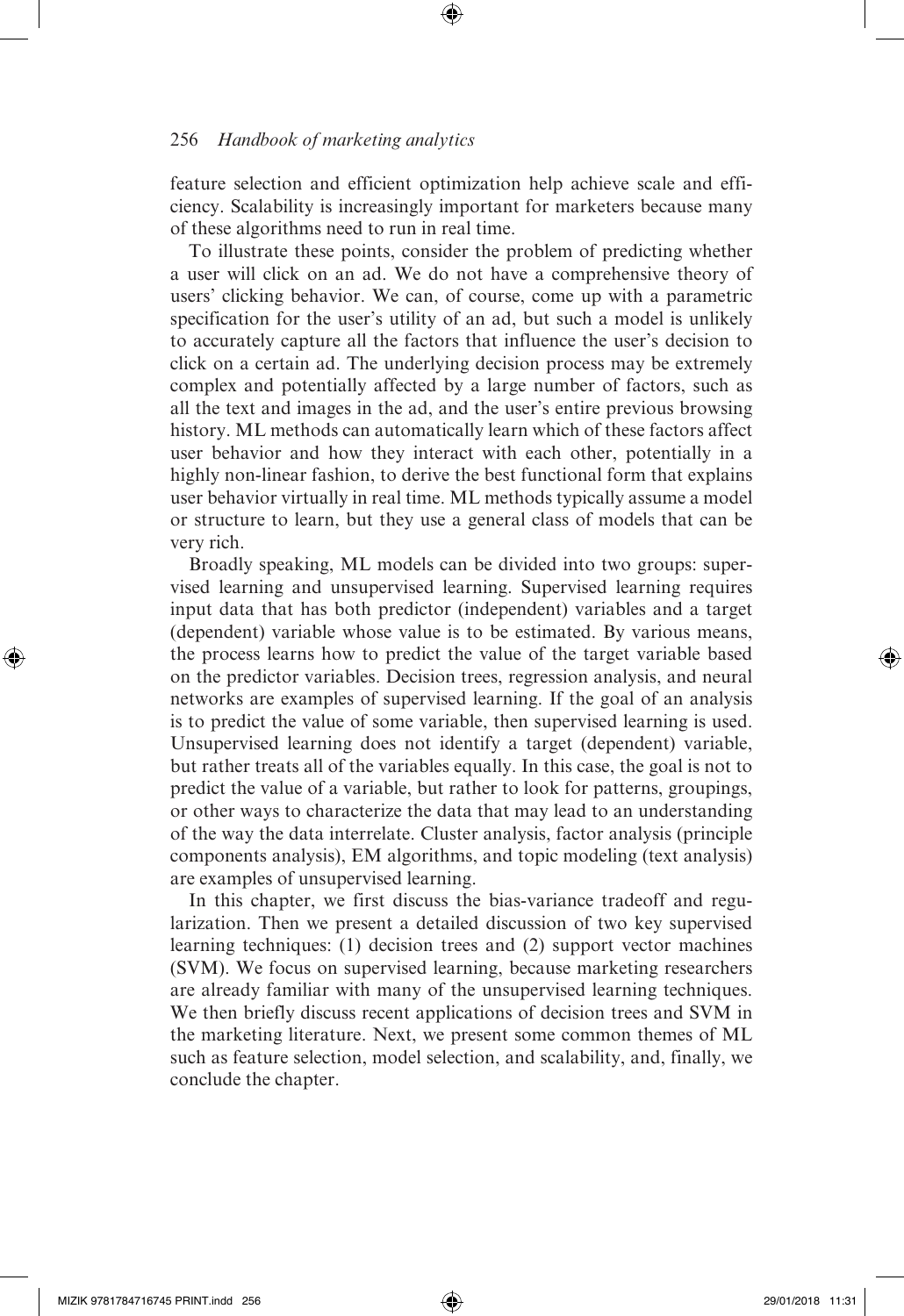# Bias–Variance Tradeoff

The bias-variance tradeoff demonstrates the key difference between prediction and causal-inference problems. In causal-inference problems, the goal is to obtain unbiased estimates of the model parameters. However, when the goal is the best out-of-sample prediction, parameter values do not need to be unbiased. Therefore, methods built for causal inference are not optimized for prediction, because they restrict themselves to unbiased estimators.

⊕

When assessing how good a model will be at making predictions, we distinguish between two different sources of error: bias and variance. Error due to bias is the systematic error we can expect from estimating the model on a new data set. That is, if we were to collect new data and estimate the model several times, how far off would these models' predictions be, on average? The error due to variance is the extent to which predictions for a point differ across different realizations of the data. For example, a model that overfits to the training data will have high variance error because it would produce very different estimates on different data sets. Overfitting occurs when a model is fit too closely to a finite sample data set. Thus, when the model is applied to a different finite sample, it performs poorly.

Let us now examine how these two sources of error affect a model's predictive ability. Let *y* be the variable we want to predict, and let  $x_1, \ldots, x_n$  be the predictors. Suppose a function exists that relates *y* to *x*,  $y = f(x) + \varepsilon$ , where  $\varepsilon$  is normally distributed with mean 0 and variance  $\sigma_{\varepsilon}$ . We would like to estimate a model,  $\hat{f}(x)$ , to minimize the mean squared error of the prediction. The expected squared prediction error at point *x* is  $MSE(x) = E[(y - \hat{f}(x))^2]$ , which can be decomposed as follows:

$$
MSE(x) = (E[\hat{f}(x)] - f(x))^2 + E[\hat{f}(x) - E[\hat{f}(x)]]^2 + \sigma_{\varepsilon}^2
$$
 (11.1)

The last term,  $\sigma_{\rm e}^2$ , is inherent noise in the data, so it cannot be minimized and is not affected by our choice of  $\hat{f}(x)$ . The first term is the squared bias of the estimator; the second term is the variance. We can see that both the bias and variance contribute to predictive error. Therefore, when we are trying to come up with the best predictive model, an inherent tradeoff exists between bias and variance of the estimator. By ensuring no bias, unbiased estimators allow no tradeoff. We refer readers to Hastie et al. (2009) for the formal derivation of the above.

To allow for a tradeoff, we introduce the concept of regularization. Instead of minimizing in-sample error alone, we introduce an additional term and solve the following problem:

⊕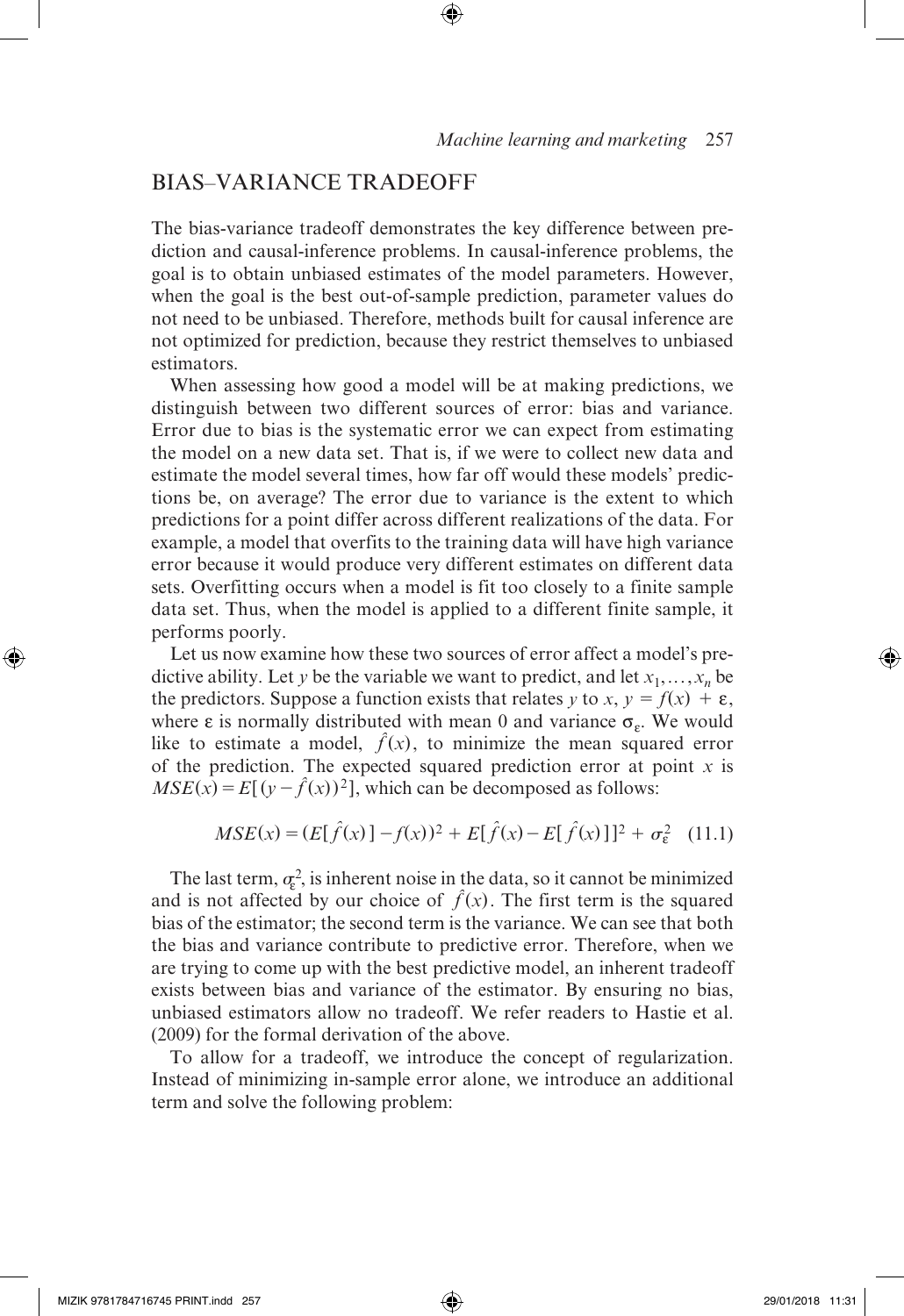$$
minimize_{x} \sum_{i}^{n} (y_i - \hat{f}(x_i))^2 + \lambda R(\hat{f})
$$
\n(11.2)

The term  $R(f)$  is a regularizer. It penalizes functions that create substantial variance. The specific form of  $R(f)$  will depend on the model to be estimated,  $\hat{f}$ , and is typically chosen a priori. The weight given to the regularizer relative to in-sample fit is captured by  $\lambda$ , which controls the amount of regularization and allows us to maximize predictive performance by optimally trading off bias and variance. A key idea in ML is that  $\lambda$  can be optimally derived from the data itself instead of being imposed exogenously. Usually it is selected using cross-validation, by splitting the data into several training and validation sets. By repeatedly holding out some subset of the data for validation, we can determine the value of  $\lambda$ that leads to the best prediction for the holdout data. Therefore, the model is explicitly optimized to make the best out-of-sample prediction given the data. Note that by introducing regularization, we have sacrificed the unbiasedness of the estimator in favor of getting better out-of-sample predictions. A more formal treatment of regularization follows later.

⊕

By empirically making the bias–variance tradeoff, regularization allows us to consider a much broader class of models. For example, we can have models with many more predictors than observations, or models with many parameters, such as high-degree polynomials, or highly non-linear models, such as decision trees or random forests.

The ability to consider a rich class of models is important for applications with no hypothesized parametric model that can be estimated on the data. For example, in the computer science literature, a commonly studied problem is image recognition, where the goal is to recognize the object in a picture, and the data are pixels. Of course, this case has many more predictors than data points, and we have no model for how the pixels actually combine to make an image of, say, a dog or a house. As such, classical ML applications focus much less on modeling than does econometrics or classical statistics. Rather, the focus is on "learning" from the data. In such settings, weak assumptions about model structure combined with large data sets that are often characterized by high dimensions and a lot of missing data lead to natural concerns in (1) computation and (2) data overfitting. To deal with these challenges, several techniques have been developed, including regularization, cross-validation, and approximate optimization methods.

⊕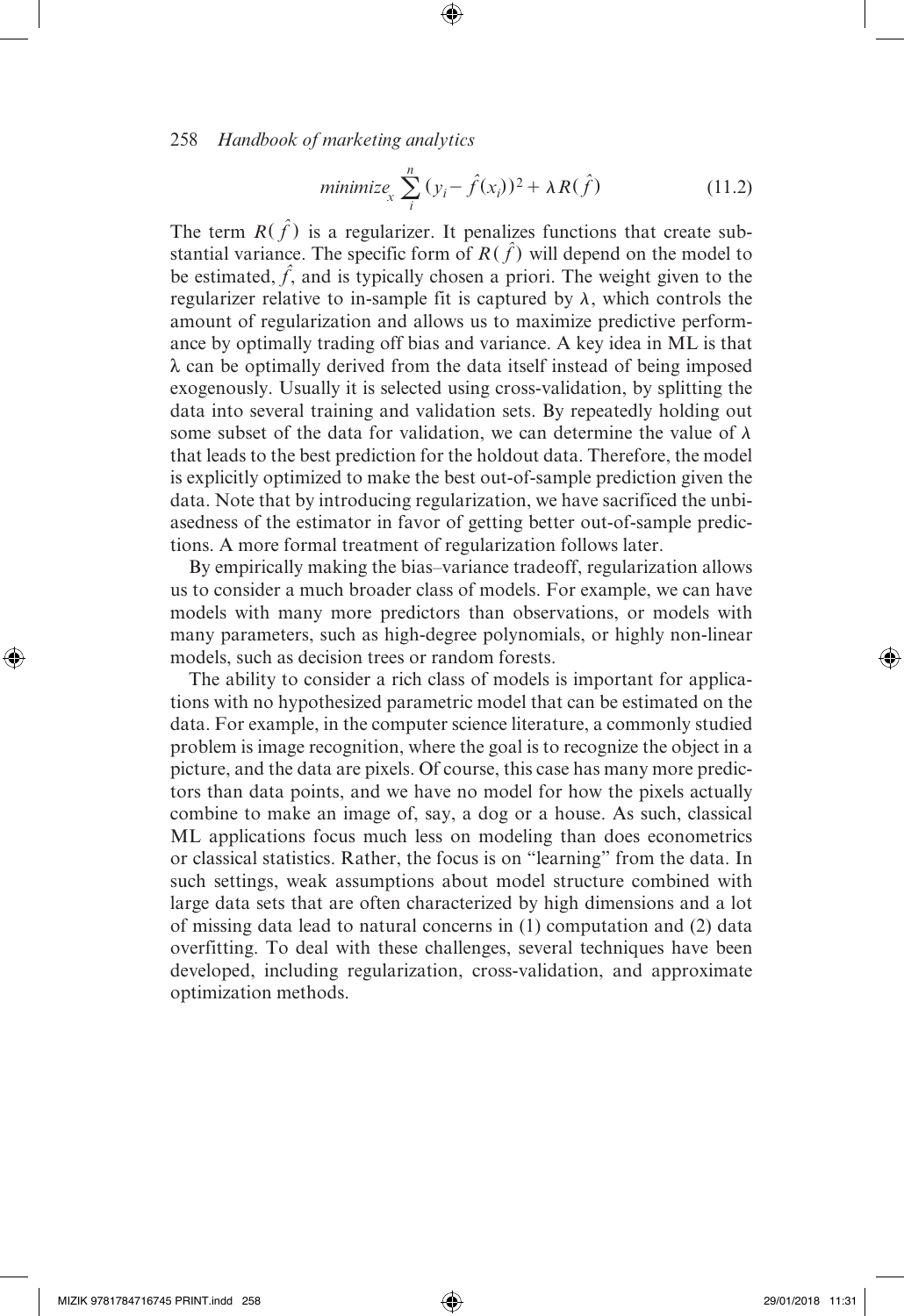# Decision Tree-based Models

In the most general formulation of a statistical prediction problem, we are interested in the conditional distribution of some variable *y* given a set of other variables  $x = (x_1, \ldots, x_n)$ . In ML, the *x* variables are often referred to as "predictors" or "features" (in marketing, these are usually called explanatory variables), and the focus of many ML problems is to find a function  $f(x)$  that provides a good prediction of *y*. We typically have some observed data  $\{x,y\}$  and want to compute a good prediction of *y* for a new draw of *x*. The definition of a good predictor is based on its ability to minimize a user-defined loss function such as the sum of squared residuals. The relevant loss in a prediction problem is associated with new out-of-sample observations of *x*, not the observations used to fit the model.

⊕

There are two main types of supervised learning models: (1) decision trees and (2) support vector machines. We discuss decision trees here and support vector machines in the next section.

Linear regression (for continuous variables) and logistic regression (for discrete data) are popular tools used for summarizing relationships in the data. An alternative way to build a predictor is to use a decision tree. We start by describing the simplest class of tree-based models, called classification and regression trees (CART). Breiman et al. (1984) discuss the advantages and disadvantages of CART and then conclude with a description of the boosting technique that alleviates some of the issues with CART.

#### **Classification and Regression Trees (CART)**

CART recursively partitions the input space corresponding to a set of explanatory variables into multiple regions and defines a local model on each region, which could be as simple as assigning an output value for each region. This type of partitioning can be represented by a tree structure, where each leaf of the tree represents an output region. Consider a data set with two input variables  $\{x_1, x_2\}$  that are used to predict or model an output variable *y* using a CART. An example tree with three leaves (or output regions) is shown in Figure 11.1. This tree first asks if  $x_1$  is less than or equal to a threshold  $t_1$ . If yes, it assigns the value of 1 to the output *y*. If not (i.e., if  $x_1 > t_1$ ), it then asks if  $x_2$  is less than or equal to a threshold  $t_2$ . If yes, it assigns  $y = 2$  to this region. If not, it assigns the value  $y = 3$ . The chosen *y* value for a region corresponds to the mean value of *y* in that region in the case of a continuous output and the dominant *y* in case of discrete outputs.

A general tree model can be expressed as follows:

⊕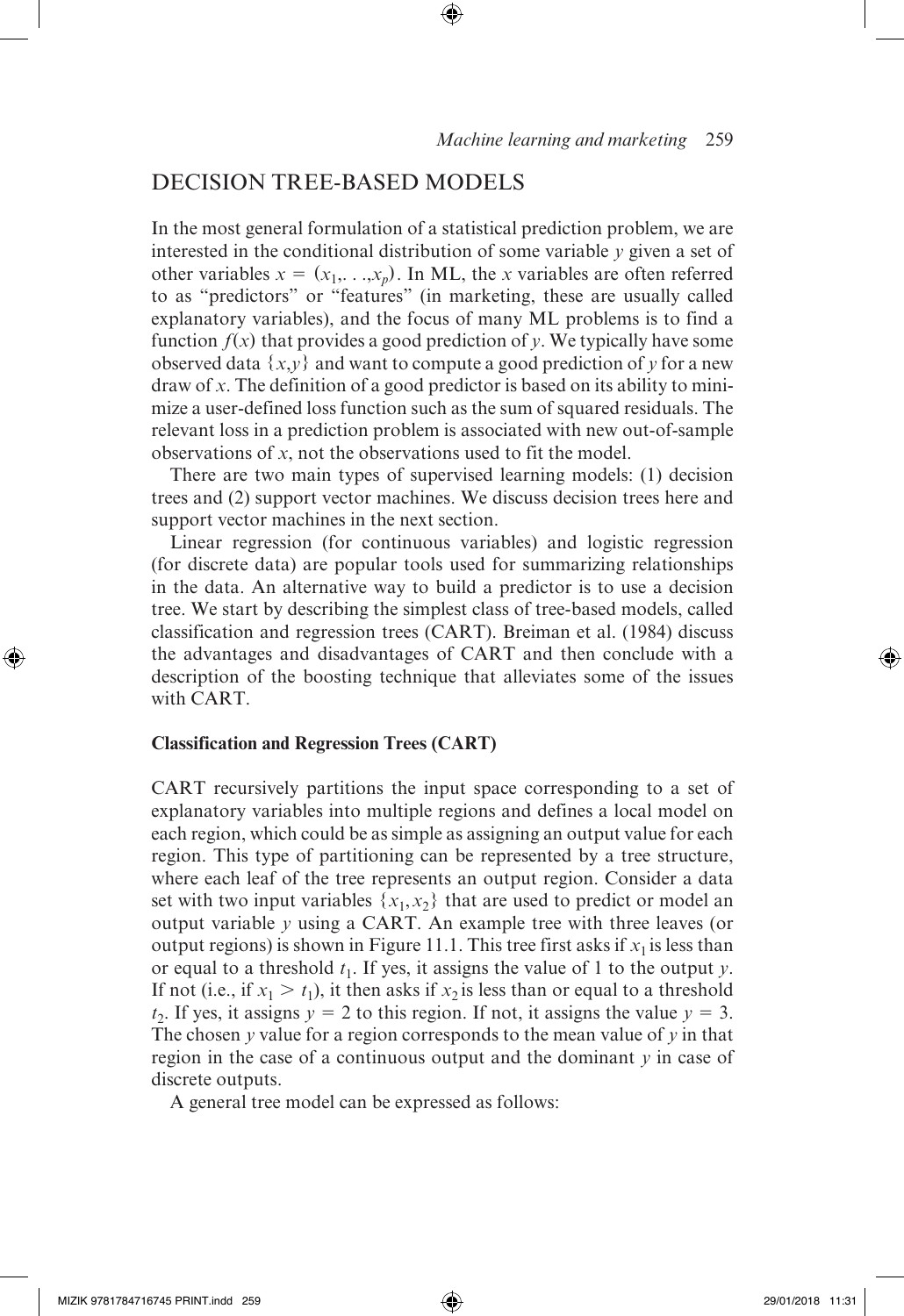

⊕

*Figure 11.1 Example of a CART model*

$$
y = f(x) = \sum_{k=1}^{K} w_k I(\mathbf{x} \in R_k) = \sum_{k=1}^{K} w_k \phi(\mathbf{x}; v_k),
$$
 (11.3)

where **x** denotes the vector of features or explanatory variables,  $R_k$  is the  $k<sup>th</sup>$  region of the *K* regions used to partition the space,  $w_k$  is the predicted value of *y* in region *k*, and  $v_k$  is the choice of variables to split on as well as their threshold values for the path to the  $k<sup>th</sup>$  leaf. When  $y$  is continuous,  $w_k$  is the mean response in the  $k^{th}$  region. For classification problems where the outcome is discrete,  $w_k$  refers to the distribution of the *y*'s in the  $k^{th}$  leaf.

Growing a tree requires optimally partitioning the data to derive the points of split (threshold values of **x** at each tree node) as well as the value of *y* in each leaf, which is an NP-complete problem (Hyafil and Rivest, 1976). It is commonly solved using a greedy algorithm that incrementally builds the tree by choosing the best feature and the best split value for that feature at each step of the tree-construction process. That is, the greedy algorithm makes the locally optimal choice at each stage of the optimization process with the hope of finding a global optimum.

Trees are trained (or "grown") by specifying a cost function that is minimized at each step of the tree using a greedy algorithm. For a tree that uses two-way splits, the split function determines the best feature ( *j*\*)and its corresponding split value (*v*\*) as follows:

$$
(j^*\!,\mathbf{v}^*) = \arg\min_{j\in(1,\ldots,d),\mathbf{v}\in X_j} cost(x_i,y_i;x_{ij}\leq \mathbf{v}) + cost(x_i,y_i;x_{ij} > \mathbf{v}),\tag{11.4}
$$

where  $d$  is the number of input variables,  $X_j$  is the domain of values assumed by  $x_i$ , and *cost* is a function that characterizes the loss in prediction accuracy due to a given split. The *cost* function that is used for evaluating splits depends on the setting in which the decision tree would be used. For example, the cost function could be the mean squared error

⊕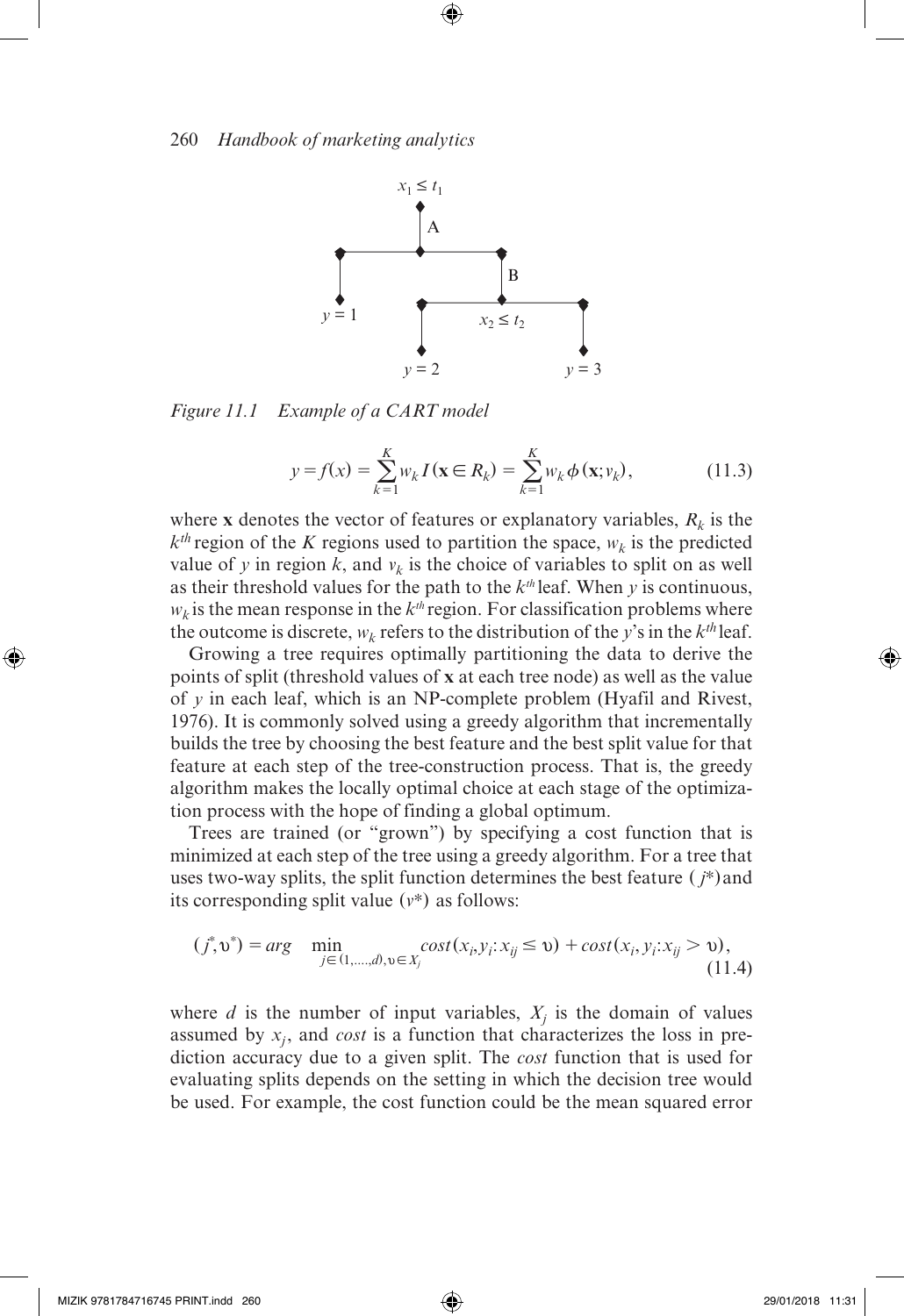## *Machine learning and marketing* 261

of the predictions in the case of the decision tree being used in a regression setting, or the misclassification rate in a classification setting. The split procedure evaluates the costs of using all of the input variables at every possible value that a given input variable can assume, and chooses a variable  $(j^*)$  and the value  $(v^*)$  that yields the lowest cost. The stopping criteria for the tree construction can either be based on the cost function or on desired properties of the tree structure. For example, tree construction can be stopped when the reduction in cost as a consequence of introducing a new tree node becomes small or when the tree grows to a predefined number of leaves or a predefined depth.

⊕

The greedy algorithm implies that at each split, the previous splits are taken as given, and the cost function is minimized going forward. For instance, at node B in Figure 11.1, the algorithm does not revisit the split at node A. However, it considers all possible splits on all the variables at each node, even if some of the variables have already been used at previous nodes. Thus, the split points at each node can be arbitrary, the tree can be highly unbalanced, and variables can potentially repeat at later child nodes. All of this flexibility in tree construction can be used to capture a complex set of flexible interactions, which are learned using the data.

CART is popular in the ML literature for many reasons. The main advantage of a simple decision tree is that it is very interpretable—inferring the effect of each variable and its interaction effects is easy. Trees can accept both continuous and discrete explanatory variables, can work with variables that have many different scales, and allow any number of interactions between features (Murphy, 2012). A key advantage of CART over regression models is the ability to capture rich non-linear patterns in data, such as disjunctions of conjunctions (Hauser et al., 2010). CART models are also robust to errors, both in the output and in the explanatory variables, as well as missing explanatory variable values for some of the observations. Further, CART can do automatic variable selection in the sense that CART uses only those variables that provide better accuracy in the regression or classification task. Finally, because the CART technique is non-parametric, it does not require data to be linearly separable, and outliers do not unduly influence its accuracy. These features make CART the best off-the-shelf classifier available.

Nevertheless, CART has accuracy limitations because of its discontinuous nature and because it is trained using greedy algorithms and thus can converge to a local maximum. Also, decision trees tend to overfit data and provide the illusion of high accuracy on training data, only to underperform on the out-of-sample data, particularly on small training sets. Some of these drawbacks can be addressed (while preserving all of the advantages) through boosting, which gives us MART.

⊕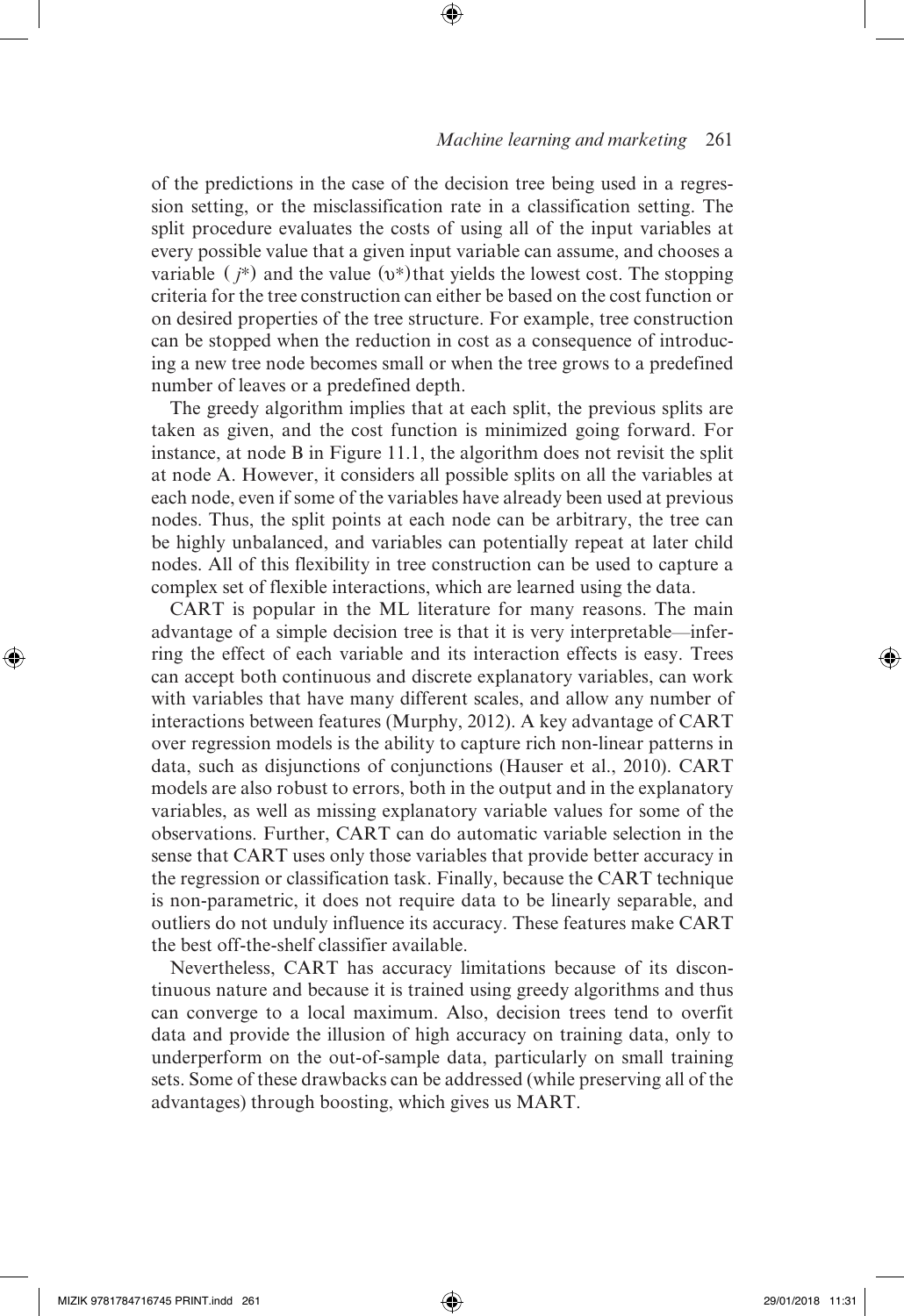#### **Boosting or MART**

Boosting is a technique that can be applied to any classification or prediction algorithm to improve its accuracy (Schapire, 1990). Applying the additive boosting technique to CART produces MART (multiple additive regression trees), which has been shown empirically to be the best classifier available (Caruana and Niculescu-Mizil, 2006; Hastie et al., 2009). MART can be interpreted as a weighted linear combination of a series of regression trees, each trained sequentially to improve the final output using a greedy algorithm. MART's output  $F_N(x)$  can be written as

⊕

$$
F_N(x) = \sum_{k=1}^{N} \alpha_k f_k(x, \beta_k),
$$
 (11.5)

where  $f_k(x, \beta_k)$  is the function modeled by the  $k^{th}$  regression tree and  $\alpha_k$ is the weight associated with the  $k^{th}$  tree. Both  $f_k(\cdot)$ s and  $\alpha_k$ s are learned during the training or estimation.

We choose  $f_k(x, \beta_k)$  to minimize a prespecified cost function, which is usually the least-squares error in the case of regressions and an entropy or logit loss function in the case of classification or discrete choice models. Given the set of data points  $(x_i, y_i) | 1 \le i \le n$  and a loss function  $L(y_i, \hat{y}_i)$ corresponding to making a prediction of  $\hat{y}_i$  for  $y_i$ , the boosting technique minimizes the average value of the loss function. It does so by starting with a base model  $F_1(x)$  and incrementally refining the model in a greedy fashion:

$$
F_1(x) = \arg\min_{f_1} \sum_{i=1}^n L(y_i, f_1(x_i)),
$$
\n(11.6)

$$
F_k(x) = F_{k-1}(x) + \underset{f_k}{\text{argmin}} \sum_{i=1}^n L(y_i, F_{k-1}(x_i) + f_k(x_i)) \tag{11.7}
$$

At each step,  $f_k(x, \beta_n)$  is computed so as to best predict the residual value  $y - F_{k-1}(x)$ . In particular, boosting techniques use gradient descent to compute  $f_k(\cdot)$  at each step using  $g_k$ , which is the gradient of  $L(y, F(x))$ evaluated at  $F(x) = F_{(k-1)}(x)$ :

$$
g_{ik} = \left[\frac{\partial L(y_i, F(x_i))}{\partial F(x_i)}\right]_{F(x) = F_{k-1}(x)}
$$
(11.8)

Given  $g_k$ , gradient boosting makes the following update:

$$
F_k(x) = F_{k-1}(x) - \gamma_k \cdot g_k, \tag{11.9}
$$

⊕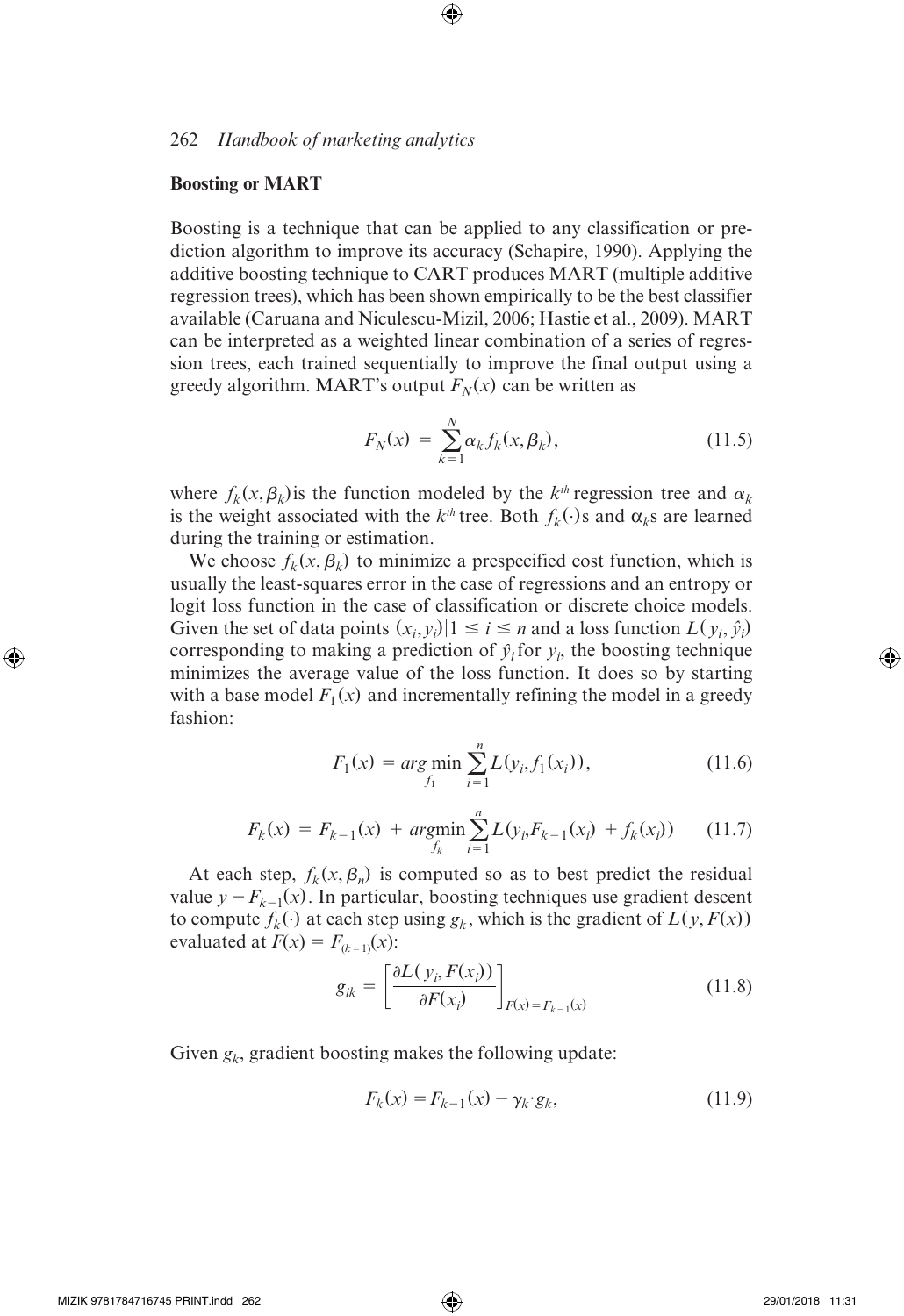where  $\gamma_k$  is the step length chosen so as to best fit the residual value:

⊕

$$
\gamma_k = \arg\min_{\gamma} \sum_{i=1}^n L(y_i, F_{k-1}(x_i) - \gamma \times g_k(x_i)) \tag{11.10}
$$

Note the gradients are easy to compute for the traditional loss functions. For example, when the loss function is the squared-error loss function  $1/2(y_i - F(x_i))^2$ , the gradient is simply the residual  $y_i - F(x_i)$ . In general, boosting techniques can accommodate a broad range of loss functions and can be customized by plugging in the appropriate functional form for the loss function and its gradient.

MART can be viewed as performing gradient descent in the function space using "shallow" regression trees (i.e., trees with a small number of leaves). MART works well because it combines the positive aspects of CART with those of boosting. CART, especially shallow regression trees, tends to have high bias but low variance. Boosting CART models addresses the bias problem while retaining the low variance. Thus, MART produces high-quality classifiers.

#### **Application of Boosted Decision Trees in Marketing**

Two recent studies use boosted trees in marketing applications. In a study involving millions of searches, Yoganarasimhan (2017) used boosted regressions (MART) to show that personalized rank orderings for each consumer (and each instance of search) can improve the likelihood of consumers clicking and dwelling on search results. Further, she finds that logistic regression provides no improvement over the baseline.<sup>3</sup> She uses the predictive model to examine the heterogeneity in returns from personalization as a function of user-history and query-type. Rafieian and Yoganarasimhan (2017) also use boosted trees to build a targeting model for mobile in-app advertisements. In their study, they use data from over 27 million impressions in mobile apps. They show that boosted trees perform better than other commonly used models such as OLS regressions, logistic regressions, LASSO, and Random Forests for predicting click-through rates of consumers for mobile advertisements. They use their results to examine the relative value of behavioral and contextual targeting in mobile ads, and to explore the impact of targeting on competition among advertisers and the incentives of the platform to share data with advertisers. Together, these studies establish the effectiveness of decision-tree-based models in improving marketing decisions.

⊕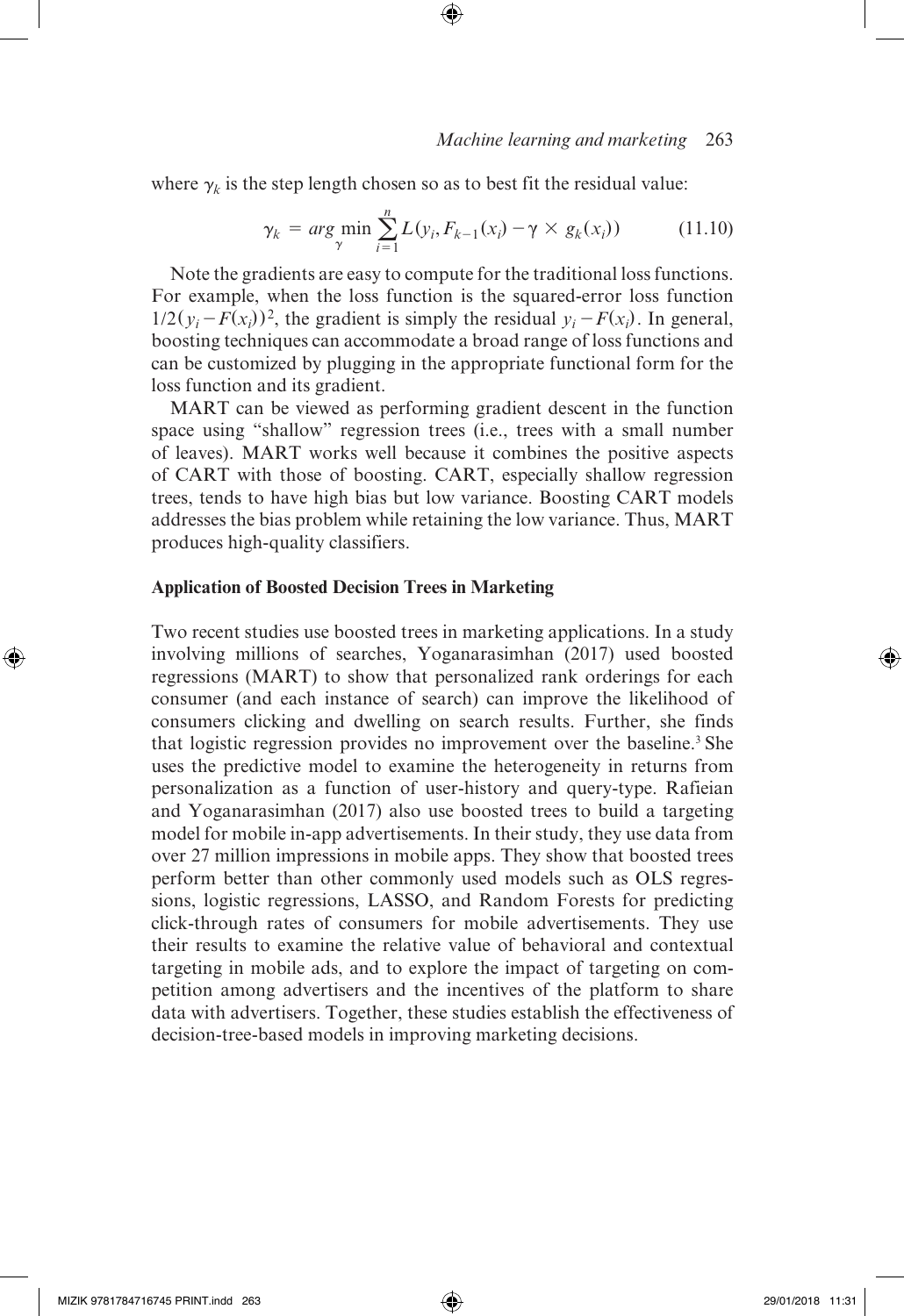# Support Vector Machines

A support vector machine, or SVM, is a semi-parametric method typically used for a specific kind of prediction problem—the classification problem. SVMs are robust to a large number of variables and small samples, can learn both simple (e.g., linear) and complex classification models, and have built-in regularizers that help avoid overfitting. They also produce classifiers with theoretical guarantees of good predictive performance (of unseen data). The theoretical foundations of this method come from statistical learning theory.

⊕

#### **Classification Problems**

Classification problems are prediction problems in which the variable of interest is discrete, such as which product(s) the consumer will consider or purchase, or whether or not a consumer will purchase. A general form of a binary (two-class) classification problem is described as follows: given a set *S* of labeled data points,  $S = \{(x_i, y_i)\}\,$ ,  $|S| = N$ , where  $x_i \in R_d$  are vectors of predictor variables and  $y_i \in \{ +1, -1 \}$  are class labels, construct a rule that correctly assigns a new point *x* to one of the classes. A classifier is a rule that is trained on the labeled data and applied to new data to predict the labels. A classifier is typically represented as a function (*x*):  $R^d \rightarrow R$ , called the classifier function. In the case of binary classifiers, a point is assigned the label +1 if  $f(x) \ge 0$ , and the label -1 otherwise.

#### **Linear Classifiers**

⊕

We start by describing the SVM methodology for the simple case of *linear classifiers* where the classifying function  $f(x)$  has the form  $f(x) = \beta_0 + \beta^T x$ . A set of points  $\{(x_i, y_i)\}\$ is *linearly separable* if all the points in the set can be correctly classified using a linear classifier. That is, if  $y_i \in \{-1,+1\}$ , the set is linearly separable if a linear function  $f(x)$ exists such that  $y_i \cdot f(x_i) > 0$  for all  $i = 1, ..., N$ . For example, the set of points in Figure 11.2 is linearly separable. To aid visual exposition, the example depicts a simple case with two continuous predictors,  $x_1, x_2$ . However, the same concepts apply to tasks in which the problem is higher dimensional. Note that in this example, several lines (or, more generally, hyperplanes) exist that correctly classify the data; see Figure 11.2a. We can ask whether some are better than others. To help us choose a classifier, we define the concept of a *margin*, which captures this intuition: a line is a weak classifier if it passes too close to the points, because it will be sensitive to noise and will not generalize well. Therefore, our goal should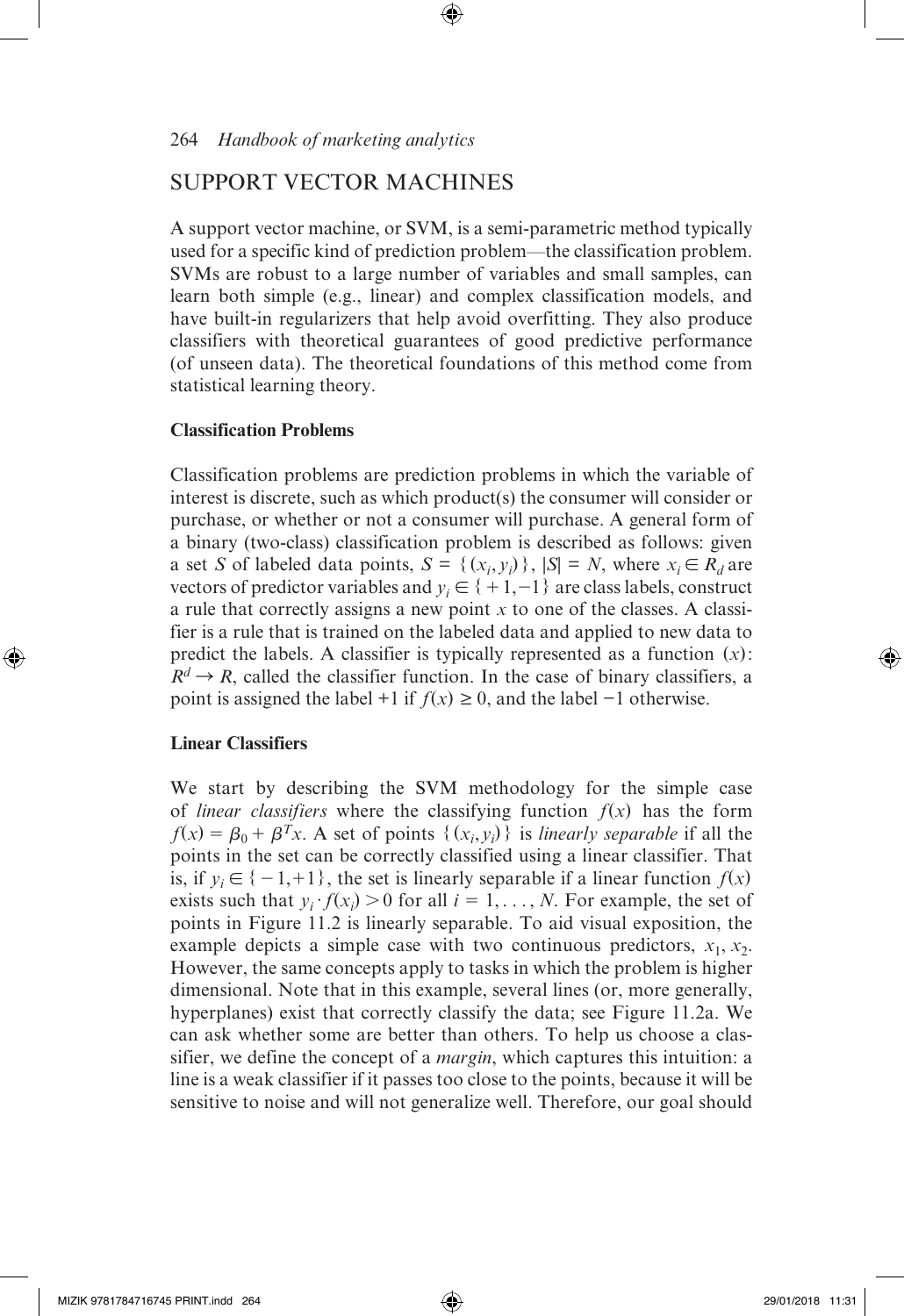

 $\bigoplus$ 

*Figure 11.2 A linearly separable set of points*

be to find a line that passes as far as possible from all the points, as shown in Figure 11.2b.

That is, we seek the classifier that gives the *largest minimum distance*  to all the training examples; this distance is called the "margin" in SVM theory. For now, we rely on intuition to motivate this choice of the classifier; theoretical support for this choice is provided below. The optimal separating hyperplane maximizes the margin of the training data, as in Figure 11.2b. The training examples that are closest to the hyperplane are called support vectors. Note that the margin in Figure 11.2b, *M*, is twice the distance to the support vectors. The distance between a point  $x_i$  and the hyperplane  $(\beta, \beta_0)$  is given by

$$
distance = \frac{|\beta_0 + \beta^{\mathrm{T}} x_i|}{||\beta||} \tag{11.11}
$$

Thus, the margin is given by  $M = 2 \cdot \frac{|\beta_0 + \beta^T x_i|}{|\beta|}$ , which is twice the distance to the closest points. Because a single hyperplane can be defined in infinitely many ways, by scaling with  $\|\beta\|$ , the parameters of the hyperplane are normalized such that  $|\beta_0 + \beta^T x| = 1$ . Then the margin is simply given by  $=$   $\frac{2}{\|\beta\|}$ . A hyperplane ( $\beta$ ,  $\beta_0$ ) is called a  $\gamma$ -margin separating hyperplane if  $y_i \cdot f(x_i) > \gamma$  for all  $(x_i, y_i) \in S$ .

We can now write the problem of finding the maximum margin linear (MML) classifier as an optimization problem that maximizes the margin *M* subject to some constraints. It is typically written as minimizing  $\frac{1}{M^2}$ , which is a function of  $\beta$ , and the constraints require that the hyperplane correctly classifies all the training examples  $x_i$ :

$$
\text{minimize}_{x} \frac{1}{2} ||\boldsymbol{\beta}||^2 \tag{11.12}
$$

⊕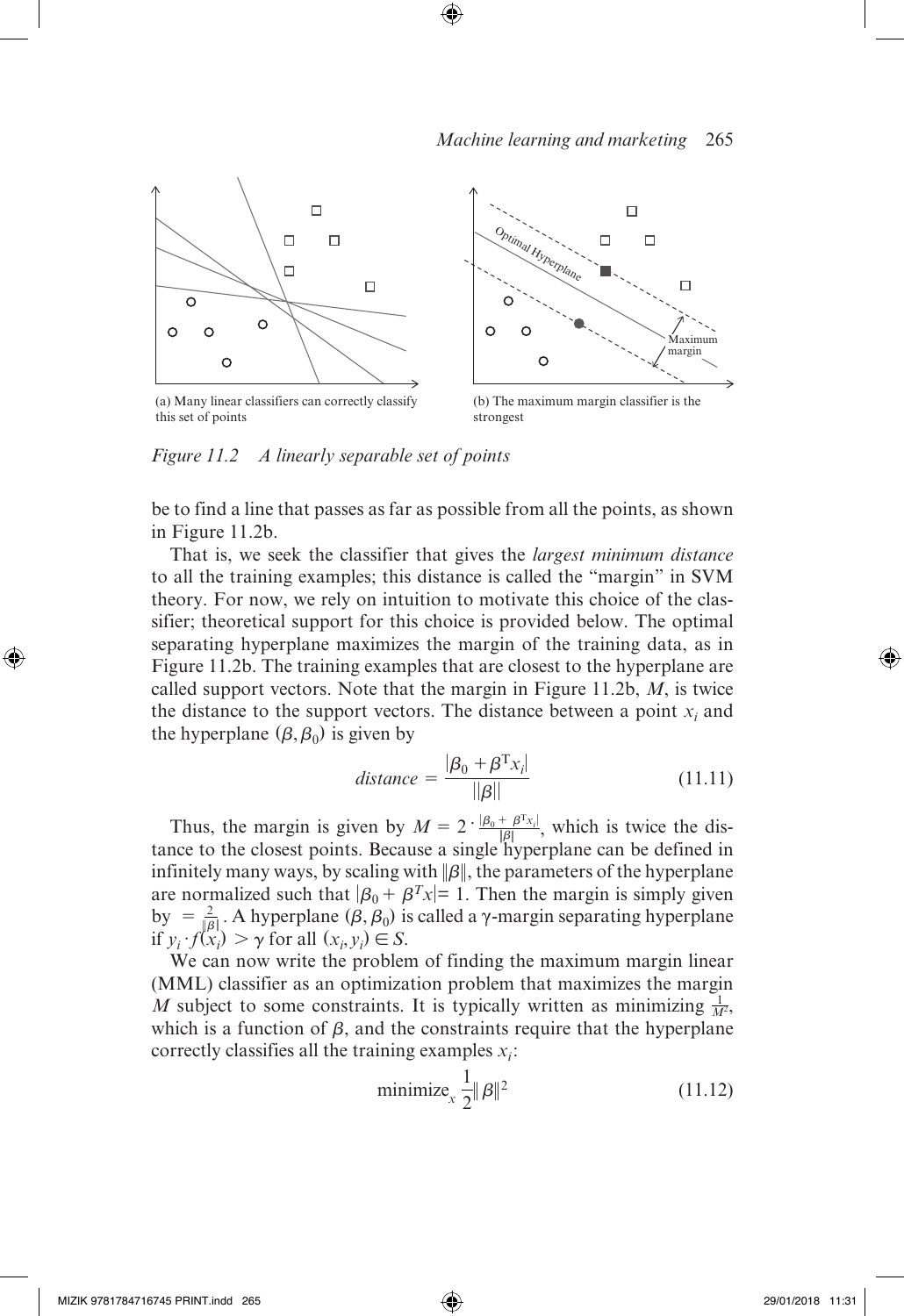subject to

$$
y_i(\beta^T x_i + \beta_0) \ge 1 \quad \forall i = 1,...,N.
$$

⊕

The MML has several noteworthy properties. First, it can be efficiently solved because it is a quadratic optimization problem that has a convex objective function. Second, it has a unique solution for any linearly separable set of points. Third, the solution to the MML classifier depends only on the subset of points that act as the support vectors. The other points can lie anywhere outside the margin, and their positions do not affect the solution.

#### **Allowing Misclassified Examples**

Because the optimal separating hyperplane is drawn as far away from the training examples as possible, the MML is only robust to noisy predictors, not to noisy labels. Because it does not allow for misclassified examples, even a single misclassification error in the training data can radically affect the solution. To address this problem, the above approach can be relaxed to allow for misclassified examples. The main idea is this: instead of constraining the problem to classify all the points correctly, explicitly penalize incorrectly classified points. The magnitude of the penalty attached to a misclassification will determine the tradeoff between misclassifying a training example and the potential benefit of improving the classification of other examples. The penalization is done by introducing *slack variables* for each constraint in the optimization problem in equation (11.12), which measure how far on the wrong side of the hyperplane a point lies—the degree to which the margin constraint is violated. The optimization problem then becomes

minimize<sub>x</sub> 
$$
\frac{1}{2} ||\beta||^2 + C \sum_{i=1}^{N} \xi_i
$$
 (11.13)

subject to  $y_i(\beta^T x_i + \beta_0) \ge 1 - \xi_i, \xi_i \ge 0, \forall i = 1,...,N$ .

Now, if the margin constraint is violated, we will have to set  $\xi_i > 0$  for some data points. The penalty for this violation is given by  $C \cdot \xi_i$ , and it is traded off with the possibility of decreasing  $\|\beta\|^2$ . Note that for linearly separable data, if *C* is set to a sufficiently large value, the optimal solution will have all the  $\xi$ <sup>*i*</sup> = 0, corresponding to the MML classifier. In general, the larger the value of *C*, the fewer margin constraints will be violated. The users typically choose the value of *C* by cross-validation. Note that

⊕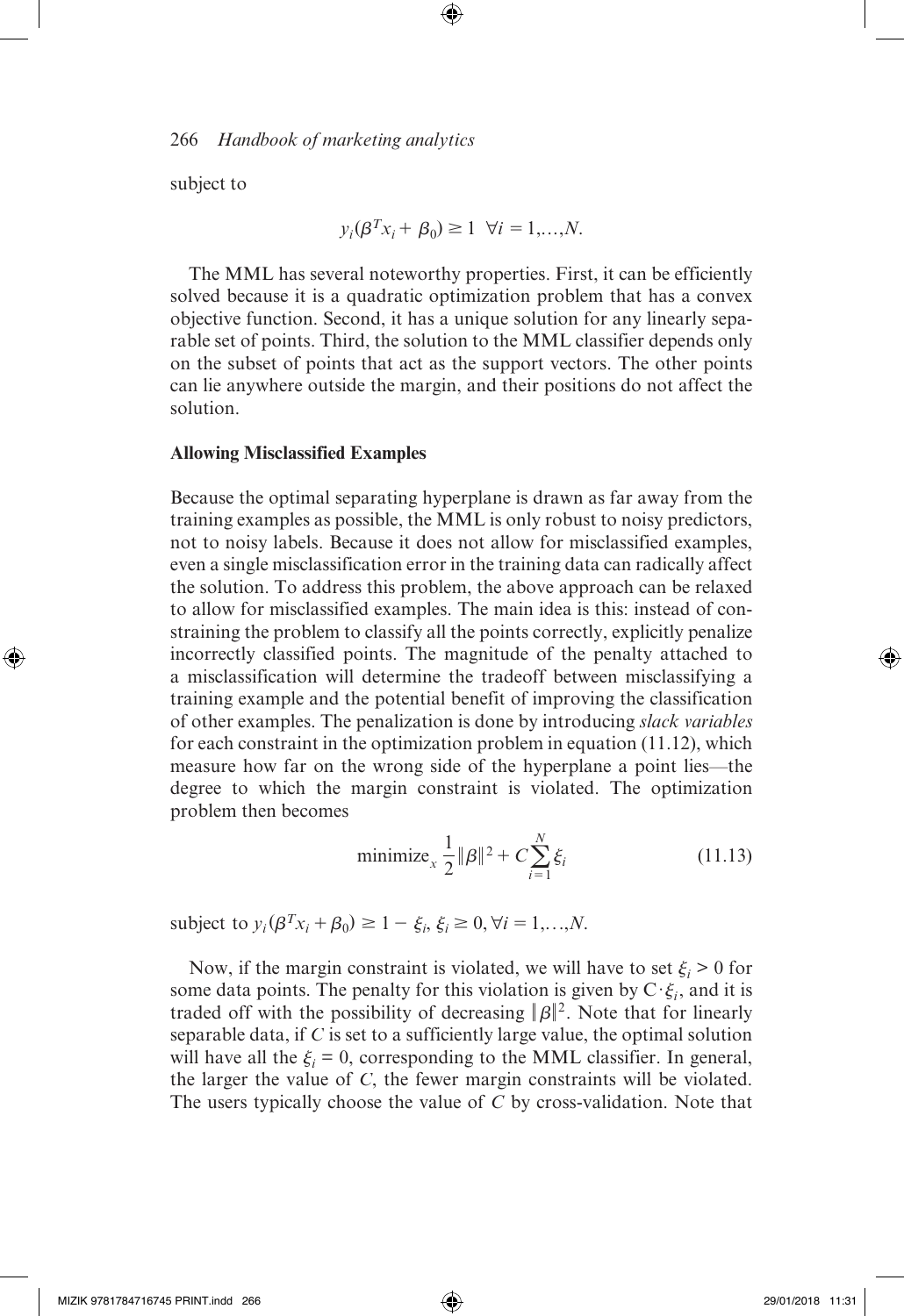in this more general formulation, many more data points affect the choice of the hyperplane: in addition to the points that lie on the margin, the misclassified examples also affect it. We will come back to this formulation shortly and see how this formulation can be seen from the point of view of regularization.

⊕

The above problem is also a quadratic optimization problem that has a convex objective function and therefore can be efficiently solved. One common method for solving it is by introducing Lagrange multipliers and forming a dual problem. The Lagrange function resulting from the optimization problem in equation (11.13) is obtained by introducing Lagrange multipliers to the objective function for the constraints:

$$
L_p = \frac{1}{2} ||\beta||^2 + C \sum_{i=1}^N \xi_i - \sum_{i=1}^N \alpha_i (y_i(\beta^T x_i + \beta_0) - (1 - \xi_i)) - \sum_{i=1}^N \mu_i \xi_i \alpha_i, \mu_i, \xi_i \ge 0,
$$
\n(11.14)

where  $\mu_i$  and  $\alpha_i$  are Lagrange multipliers. We obtain first-order conditions by taking derivatives with respect to  $\beta$ ,  $\beta_0$ , and  $x_i$ :

$$
\beta = \sum_{i=1}^{N} \alpha_i y_i x_i,
$$
\n
$$
0 = \sum_{i=1}^{N} \alpha_i y_i, \alpha_i = C - \mu_i, \forall i = 1, ..., N.
$$
\n(11.15)

Plugging these into the Lagrangian function in (11.14), we obtain the Lagrangian dual problem:

maximize 
$$
\sum_{i=1}^{N} \alpha_i - \frac{1}{2} \sum_{i=1}^{N} \sum_{i=1}^{N} \alpha_i \alpha'_i y_i y'_i x_i^T x'_i
$$
 (11.16)  
subject to  $0 \le \alpha_i \le C, \sum_{i=1}^{N} \alpha_i y_i = 0$ .

Note that in the above optimization problem, the input features  $x_i$  only enter via inner products. This property of SVM is critical to the computational efficiency for nonlinear classifiers. Next, we show how the SVM machinery can be used to efficiently solve nonlinear classification problems.

## **Non-linear Classification—Kernel Method**

Suppose now that our data are not separable by a linear boundary, but can be separated by a non-linear classifier, such as in Figure 11.3a. The kernel

⊕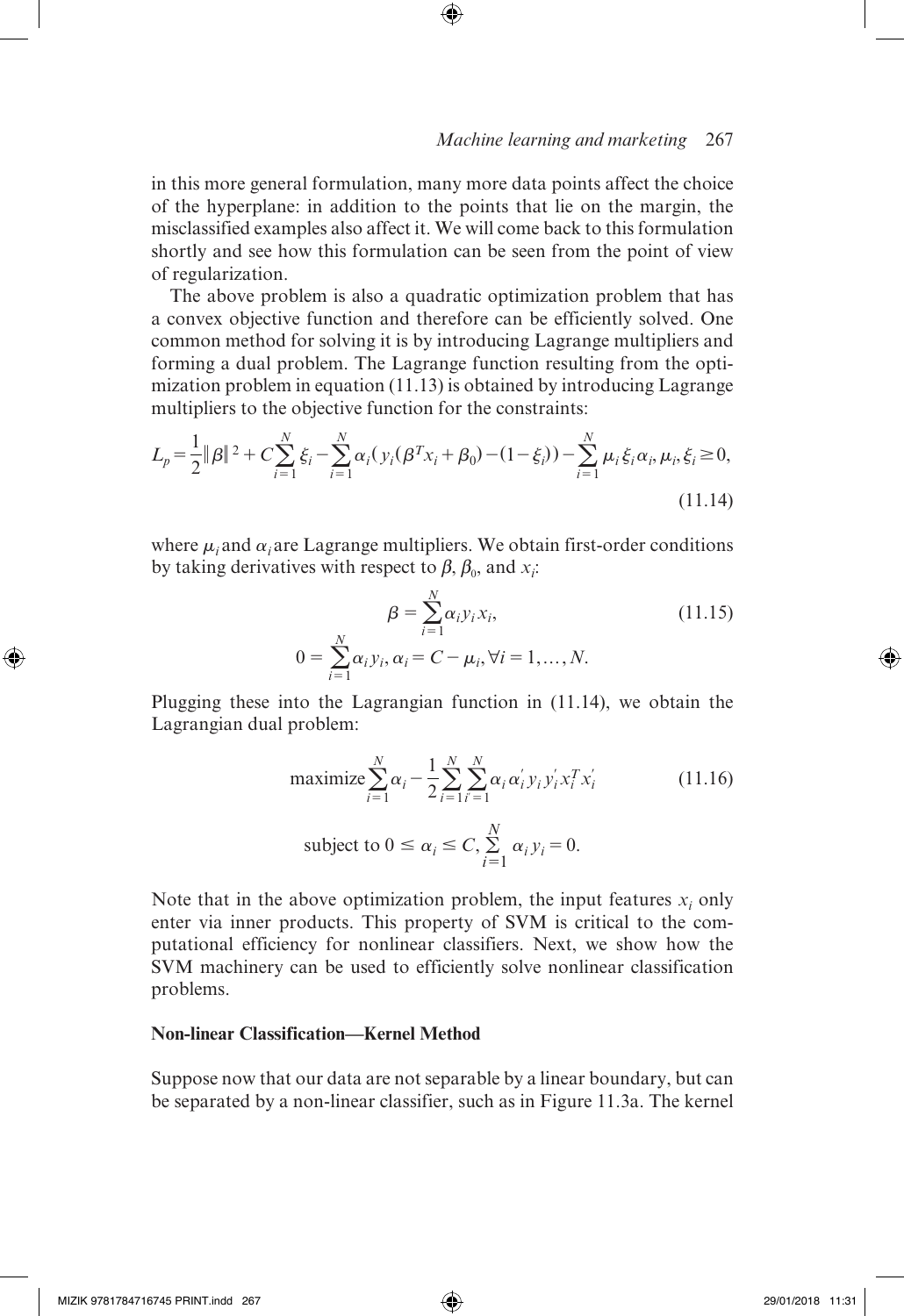

with a linear classifier, but a nonlinear classifier  $f(x) = -2 + x_1^2 + x_2^2$ separates them perfectly.



(b) The same points in the transformed space are now linearly separable.



method, also known as the "kernel trick," is a way to transform the data into a different space, and construct a linear classifier in this space. If the transformation is non-linear, and the transformed space is high dimensional, a classifier that is linear in the transformed space may be nonlinear in the original input space.

 $\bigoplus$ 

Consider the example of the circle shown in Figure 11.3a, which represents the equation  $x_1^2 + x_2^2 = 2$ . That is, the non-linear classifier  $f(x) = -2 + x_1^2 + x_2^2$  separates the data set perfectly. Let us now apply the following nonlinear transformation to **x**:

$$
z = \Phi(x): z_1 = x_1^2, \ z_2 = x_2^2 \tag{11.17}
$$

After the transformation, the classifier becomes a linear one defined as follows:  $(z) = -2 \cdot 1 + 1 \cdot z_1 + 1 \cdot z_2 = \tilde{\beta} z$ .

Now, if we plot the data in terms of *z*, we have linear separation, as shown in Figure 11.3b. The transformed space that contains the **z** vectors is called the feature space, because its dimensions are higher-level features derived from the raw input **x**. The transform, typically referred to as the *feature transform*, is useful because the non-linear classifier (circle) in the *X-*space can be represented by a linear classifier in the *Z-*space. Let *d*  be the dimensionality of the *X* space, and  $\tilde{d}$  the dimensionality of the *Z* space; similarly, we let  $\tilde{\beta}$  represent the weight vector. Then a linear classifier  $\tilde{f}$  in **z** corresponds to a classifier in **x**,  $f(x) = \tilde{f}(\Phi(x))$ .

If the transformed data are linearly separable, we can apply methods developed for linear classifiers to obtain the solution in the transformed

⊕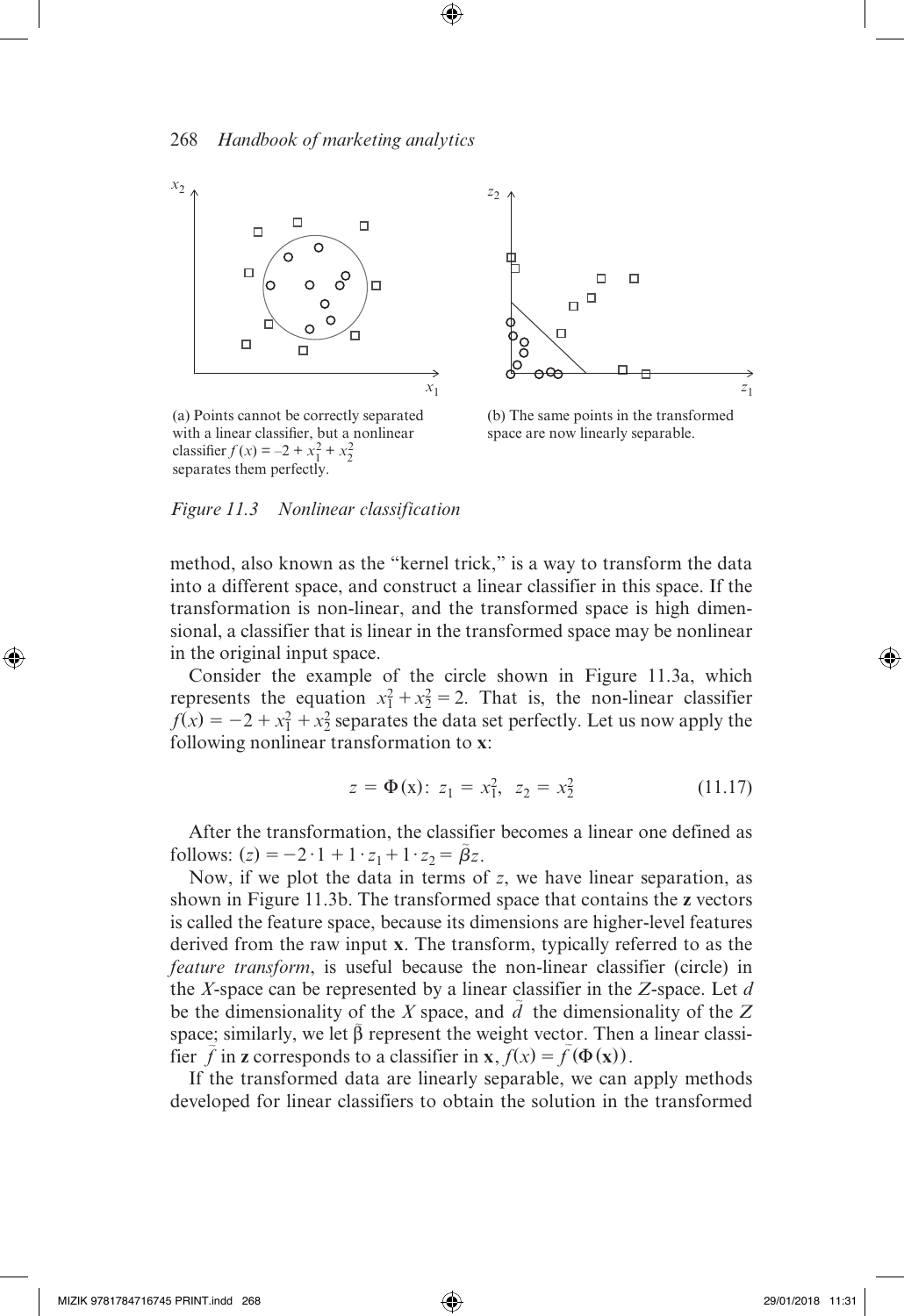space,  $\tilde{\beta}$ , and then transform it back to the *X* space. Note the in-sample error in the original space *X* is the same as in the feature space *Z*.

⊕

The feature transform can be general, but as it becomes more complex, the dimensionality of the feature space increases, which in turn affects the guarantees on the classifier's performance on new data. The kernel trick addresses this issue by using so-called kernel functions, the mapping does not have to be explicitly computed, and computations with the mapped features remain efficient. This efficiency is obtained by noting that the Lagrangian dual formulation in equation (11.16) only involves the inner products of input features. The objective function in the transformed feature space becomes

$$
\sum_{i=1}^{N} \alpha_i - \frac{1}{2} \sum_{i=1}^{N} \sum_{i=1}^{N} \alpha_i \alpha'_i y_i y'_i \langle \Phi(x_i), \Phi(x'_i) \rangle.
$$
 (11.18)

Thus, the solution involves  $\Phi(\mathbf{x})$  only through inner products. Therefore, we never need to specify the transform  $\Phi(x)$ , but only the function that computes inner products in the transformed space:

$$
K(x, x') = \langle \Phi(x), \Phi(x) \rangle. \tag{11.19}
$$

The function  $K(x, x')$  is known as the kernel function. The most commonly used choices for *K* are polynomial kernels:

$$
\mathbf{K}(x, x') = (1 + \langle x, x' \rangle)^d,\tag{11.20}
$$

and Gaussian kernels:

⊕

$$
K(x, x') = exp(-\|x - x'\|^2 / (2\sigma^2))
$$
\n(11.21)

By replacing the inner product in the SVM formulation in equation (11.14) by the kernel, we obtain a MML classifier in the transformed feature space defined by the kernel, which is non-linear in the original space.

#### **Margin, VC Dimension, and Generalization**

Generalization refers to a ML model's predictive power outside the training data, that is, its ability to make the best prediction  $\hat{y}$  for a new data point  $x$ , which is not a part of the training set. In this context, we present the Vapnik-Chervonenkis generalization theorem, which provides a bound on the ability of a model fit to a training set to generalize to new data points.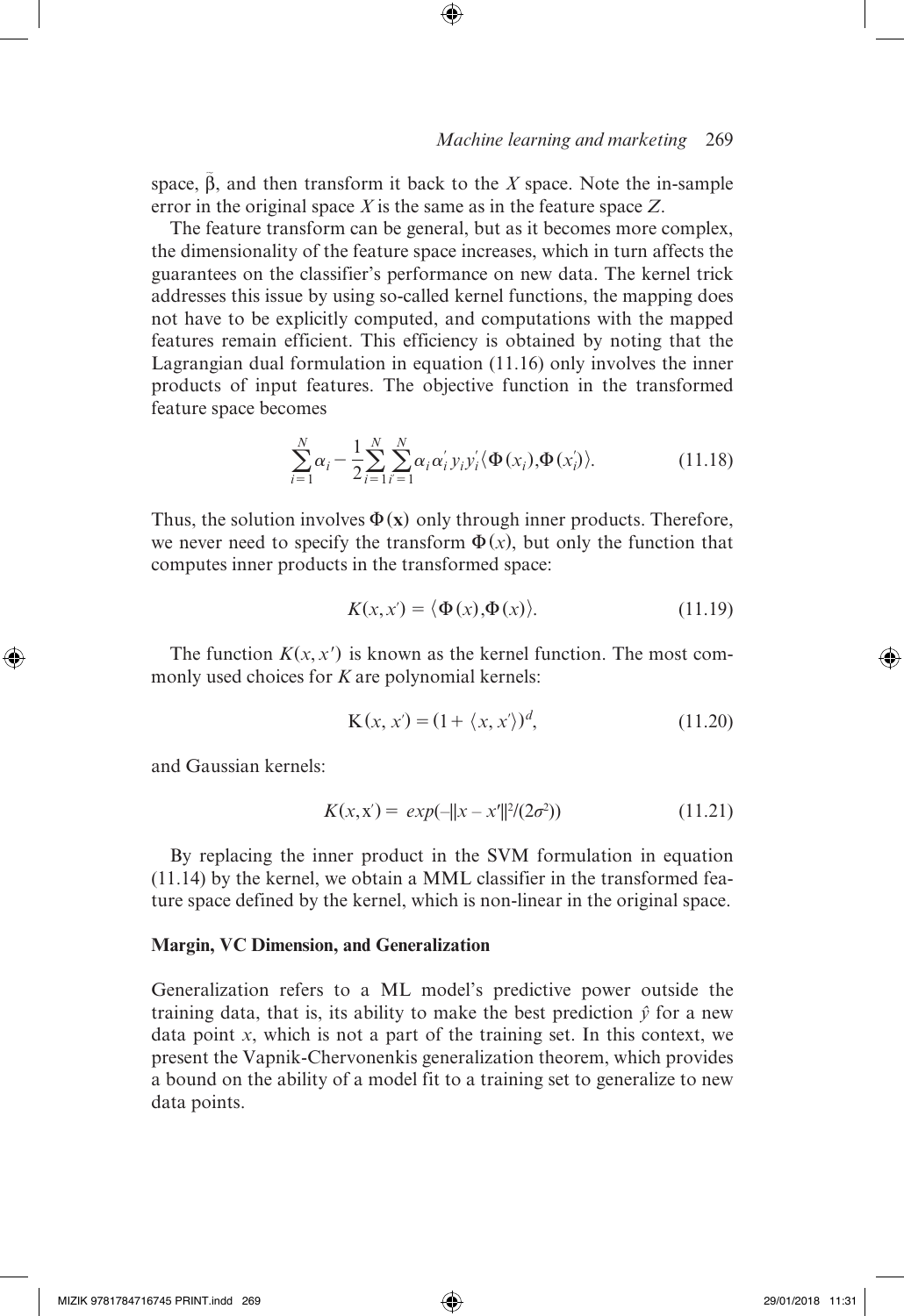The Vapnik-Chervonenkis (VC) dimension measures the richness, or flexibility, of a classifier. The VC dimension measures how complex a classifier can be through the maximum number *k* of data points that can be separated into all possible  $2<sup>k</sup>$  ways using the model, a process which is referred to as "shattering" the set of data points. A classifier  $f(x)$  with parameter vector  $\theta$  shatters a set of data points if, for all possible labels of those points, a  $\theta$  exists such that *f* correctly classifies all the data points.

⊕

The more complex the set of classifiers captured by *f*, the higher the VC dimension. For example, the VC dimension of a line in two dimensions is three, because any three points (that are not collinear) can be shattered using this model, but no set of four points can be shattered. In higher dimensions, the VC dimension of hyperplanes in  $R^d$  is known to be  $d + 1$ . The VC dimension can be viewed as the number of a model's hypotheses. We have the following result that provides the upper bounds for the VC dimension  $h$  for the set of  $\gamma$ -margin separating hyperplanes.

Let  $x_i$  be a set of points in  $R^d$  that belong to a sphere of radius O. Then the set of  $\gamma$ -margin separating hyperplanes has VC dimension  $h$ :

$$
h \le \min\left(\left(\frac{R}{\gamma}\right)^2, d\right) + 1. \tag{11.22}
$$

Note the upper bound is inversely proportional to the margin  $\gamma$ , suggesting the larger the margin, the lower the VC dimension of the corresponding set of classifiers.

In evaluating a classification algorithm, we are interested in the number of errors the classifier will make when classifying *unseen*, out-of-sample, data when all we know for sure is the number of errors made on the *training*, or in-sample, data. This number cannot be computed exactly, but it can be upper-bounded using the VC dimension. The VC generalization bound gives an upper bound on the probability of a test sample being misclassified by a y-margin hyperplane. With probability  $1-\delta$ , the probability of a test sample being misclassified is

$$
P_{err} \le \frac{m}{N} + \frac{E}{2} \bigg( 1 + \sqrt{1 + \frac{4m}{NE}} \bigg),
$$
 (11.23)

where

⊕

$$
E = 4 \frac{h\left(\ln \frac{2N}{h} + 1\right) - \ln \frac{\delta}{4}}{N}.
$$
 (11.24)

*N* is the number of points in the training sample, *m* is the number of training examples misclassified by the hyperplane, and *h* is the VC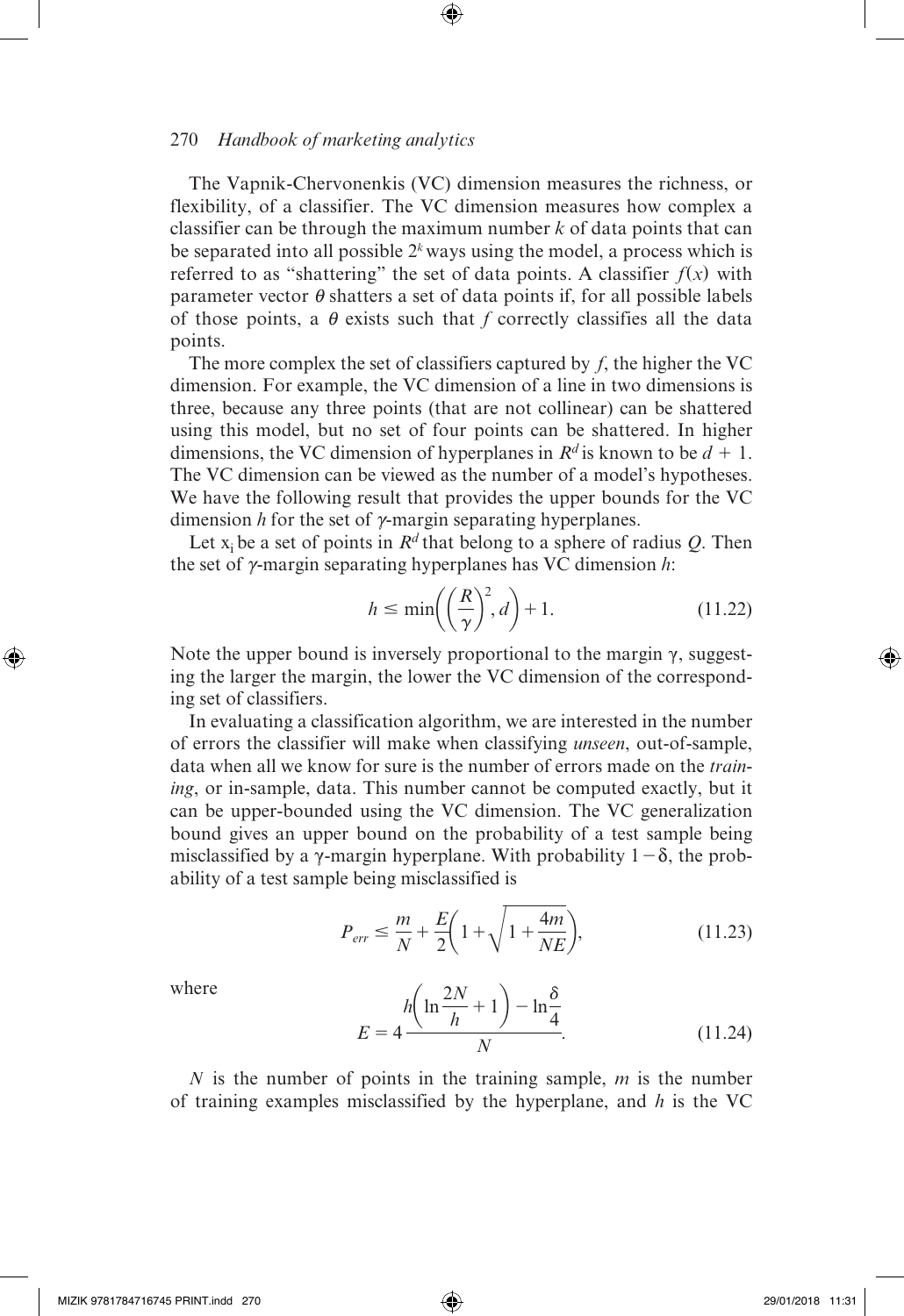dimension. Vapnik and Chervonenkis (1971) developed the unifying relationship between the VC dimension, sample size, and classification errors.

⊕

The first term in equation (11.23) is the proportion of misclassified data points in the training sample; the second term is a function of the model complexity, which increases with the VC dimension, *h*. Therefore, the bound on the probability of misclassifying a new data point is proportional to the VC dimension of the set of classifiers. Thus, all else being equal, a more complex classifier (one with a higher VC dimension) is likely to be a worse predictor than a simple classifier. We have also seen in equation (11.22) that the VC dimension decreases as the margin  $(y)$  increases; this finding provides a theoretical foundation for looking for classifiers with the maximum margin, such as the MML. More generally, it motivates regularization, which is a method used to prevent model overfitting.

#### **Regularization**

⊕

The VC generalization bound tells us that, as far as out-of-sample prediction is concerned, we should be better off fitting the data using a "simpler" model. Therefore, rather than simply finding a model that minimizes error, we introduce a term to the optimization that penalizes for model complexity, called the regularization penalty. This approach avoids overfitting by constraining the algorithm to fit the data using a simpler model.

Consider the SVM optimization problem in equation (11.13).  $\xi$ <sup>*i*</sup> is set to  $1 - y_i(\beta^T x_i + \beta_0)$ , if a data point in the training set is misclassified, and 0 if it is classified correctly. The optimization problem can be rewritten as

minimize<sub>x</sub> 
$$
\frac{1}{2} \|\beta\|^2 + C \sum_{i=1}^N (1 - y_i(\beta^T x_i + \beta_0))^+
$$
 (11.25)

Here, we can view the second term,  $C\Sigma_{i=1}^{N} (1 - y_i(\beta^T x_i + \beta_0))^+$ , as the loss for misclassifying a data point, and can view the first term, the inverse squared geometric margin  $\frac{1}{2}$ || $\beta$ ||<sup>2</sup>, as the regularization penalty that helps stabilize the objective. Regularization thus helps us select the solution with the largest geometric margin, corresponding to lower VC dimension, or model complexity.

This type of regularizer, which penalizes the squared or  $L_2$  norm of the parameter values, is sometimes referred to as *weight decay*, because it forces the weights to decay toward 0. Note that when applied to linear regression, it results in what is called *ridge regression* in econometrics. Similarly, the  $L_1$  regularizer  $|\beta|$  corresponds to lasso regression when applied to *linear regression*. With the  $L_1$  regularizer, many of the less relevant features will be set exactly to 0, resulting in feature selection. Other than linear regression, regularization is also used for logistic regression, neural nets,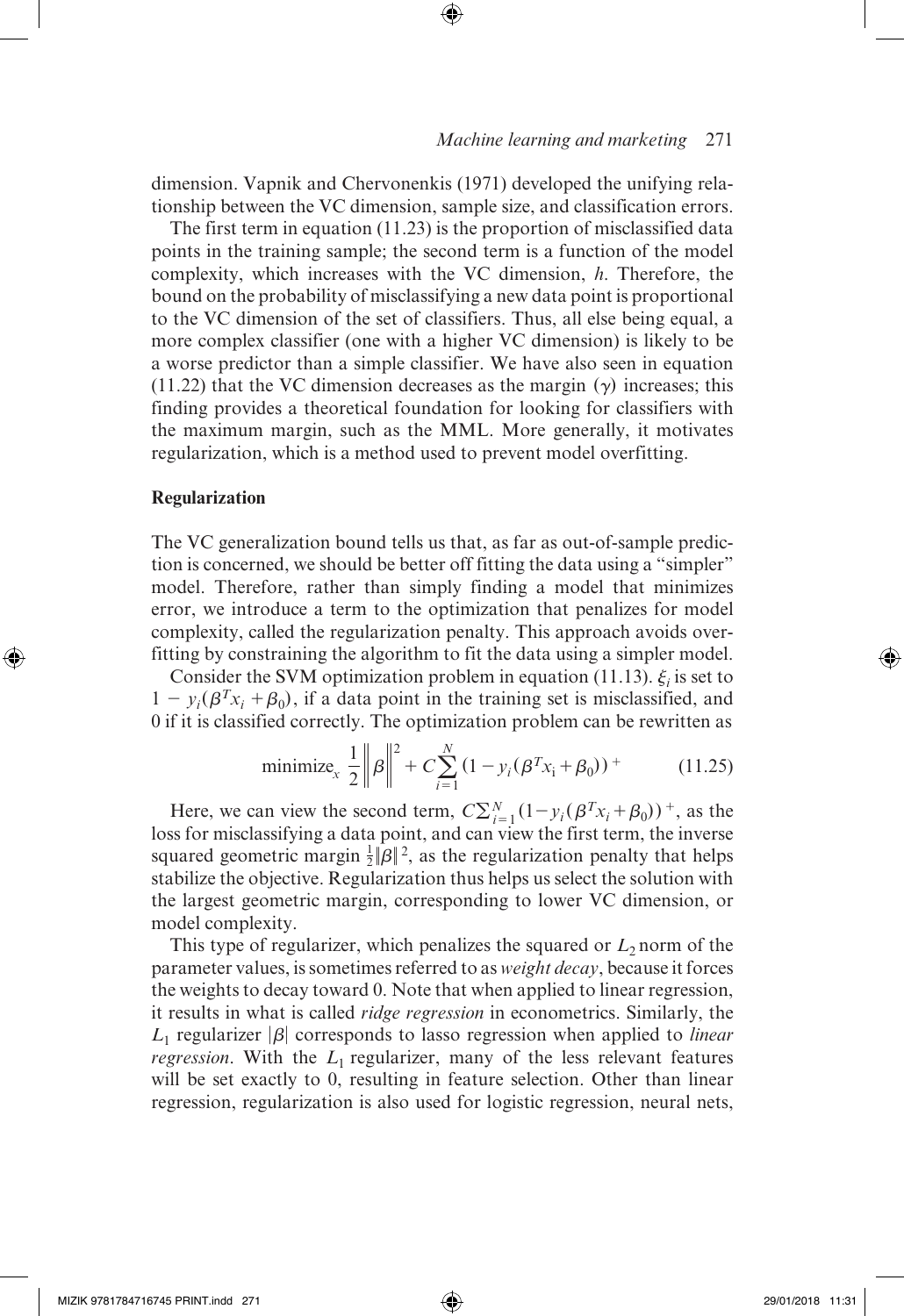and some matrix-decomposition methods. In the more general form of this regularization, called *Tikhonov* regularization, different penalties can be placed on different weights being large, resulting in the form  $\beta^T \Gamma^T \Gamma \beta$ (Tikhonov and Arsenin, 1977).

⊕

Typically, the optimization is written in the form of minimizing insample errors, plus the regularization penalty, that is,

$$
\text{minimize}_{\mathbf{x}} \qquad E_i n \left( \mathbf{w} \right) + \lambda_C \mathbf{w}^T \mathbf{w} \tag{11.26}
$$

for  $L<sub>2</sub>$  regularization. The functional form of the regularizer is usually chosen ahead of time, whereas the parameter  $\lambda$ , which determines the amount of regularization, needs to be trained. Such training is necessary because the type of regularization is usually known based on the type of data, and type of model to be fit, but the data themselves should dictate the amount of regularization. We want to pick the  $\lambda$  that will result in the best *out-of-sample* prediction (the best in-sample fit is achieved using  $\lambda = 0$ ). To determine which value of  $\lambda$  leads to the best out-of-sample prediction, we train it using a *validation* method, which we describe next.

In general, regularization is necessary if the class of models is too rich for the data. Then we can combat overfitting by regularization, which penalizes the sizes of the parameters. For example, Hauser et al. (2010) estimated a very rich model of non-compensatory consideration-set formation, called disjunction of conjunctions, which allow for noncompensatory rules of the form (fuel efficient AND Toyota AND sedan) OR (powerful AND BMW AND sports car). Note the complexity of this model is exponential in product attributes and is prone to overfitting. In fact, any training data consisting of considered and non-considered products can be perfectly fit with a separate conjunction for all the features of each considered product. The authors use regularization to combat overfitting and look for "simple" decision rules to fit the data, resulting in good out-of-sample performance.

Note that, because we are explicitly penalizing for complexity, we can consider a much broader class of models (e.g., many more predictors than data points, high-degree interactions, etc.) because the regularizer will guarantee we find the best predictive model that does not overfit.

## **Applications of SVM in Marketing**

Because of SVM's robustness and ability to handle large, high dimensional data, it has become one of the most popular classification algorithms over the past 20 years, with applications in image recognition, text mining, and disease diagnosis. Cui and Curry (2005) introduced it to marketing

⊕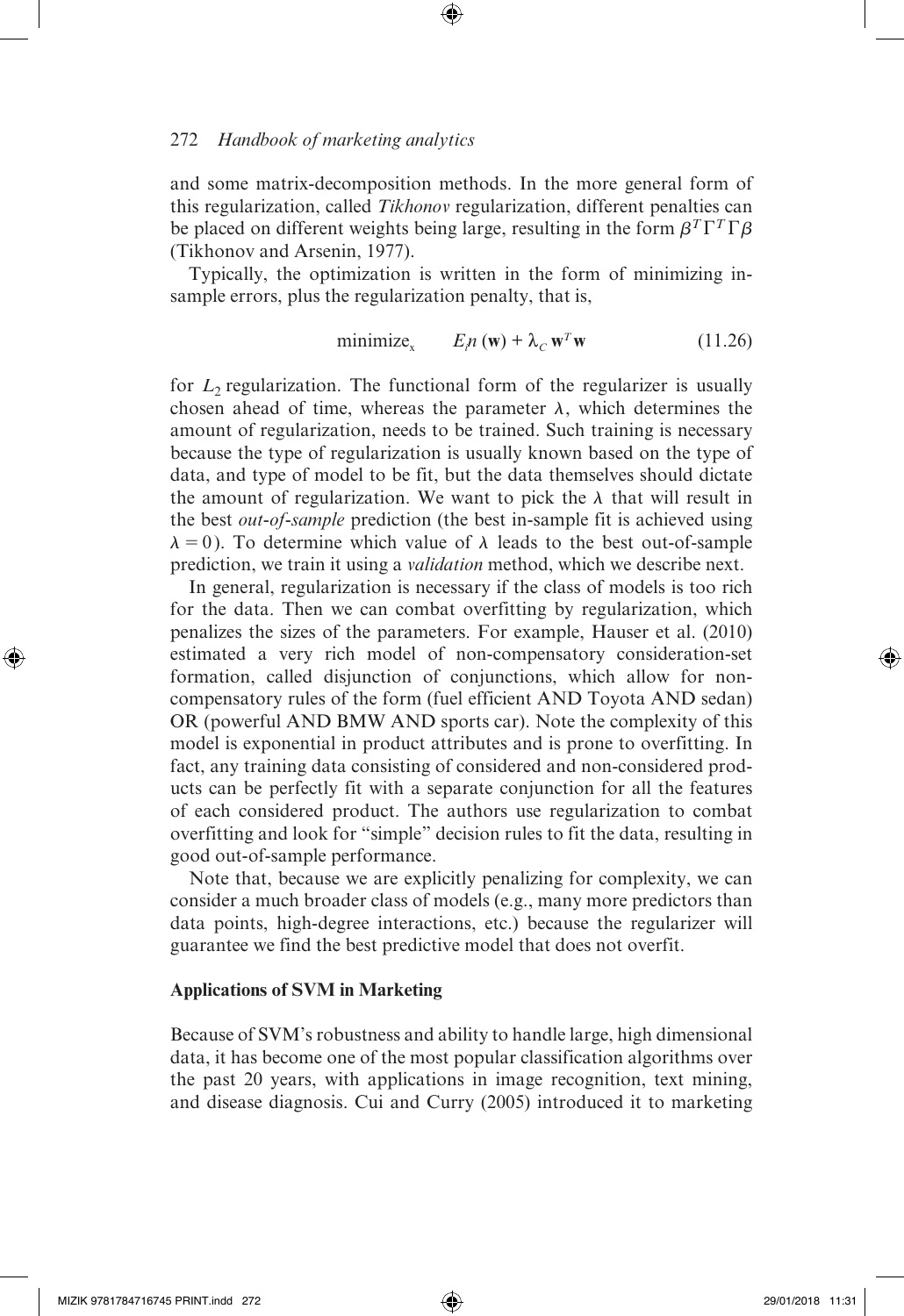and provide an excellent overview of SVM theory and implementations. They also compare the predictive performance of SVM to that of the multinomial logit model on simulated choice data, and demonstrate SVM performs better, particularly when data are noisy and products have many attributes (i.e., high dimensionality). They also see that when predicting choices from larger choice sets, SVM more significantly outperforms the multinomial logit model. Although both methods' predictive ability falls as the size of the choice set increases, because the first-choice prediction task becomes more difficult, the decline is much steeper for multinomial logit than for SVM. Evgeniou et al. (2005) present and test a family of preference models, including highly non-linear ones, which are estimated using SVM methodology. The estimation procedure uses regularization to prevent the complex models from overfitting that is similar to that of SVM. For linear utility models, they find the SVM significantly outperforms logistic regression on out-of-sample hit rates. The improvement of using SVM versus logistic regression is particularly large when the choice design is random; the methods perform approximately equally well for a balanced orthogonal choice design. Similar to Cui and Curry (2005), they find SVM performs significantly better when noise increases, suggesting SVM is more robust to noise. Next, they test the performance of the methods on utility models that involve interactions among attributes. For these models, they show SVM performs similar to hierarchical Bayes (HB) estimation of a correctly specified nonlinear model. However, SVM better captures the nonlinear parts of the model. Additionally, SVM can handle more complex models with more interactions than HB can, because it is computationally efficient.

⊕

Evgeniou et al. (2007) extend SVM to develop a framework for modeling choice data for multi-attribute products, which allows the capturing of respondent heterogeneity and the pooling of choice data across respondents. The attribute partworths are shrunk to the mean with regularization parameters that are trained using cross-validation.

More recently, Huang and Luo (2015) used fuzzy SVM, an extension of SVM methodology, for preference elicitation of complex products with a large number of features. They proposed an adaptive question-selection process using fuzzy SVM active learning to adaptively select each subsequent question. They showed that, due to the convex nature of SVM optimization, such an approach is computationally efficient for preference elicitation of complex products on the fly.

Another extension is the latent-class SVM model, which allows the use of latent variables within SVM. Liu and Dzyabura (2016) develop an algorithm for estimating multi-taste consumer preferences by building on the convex–concave procedure used to estimate latent-class SVM while

⊕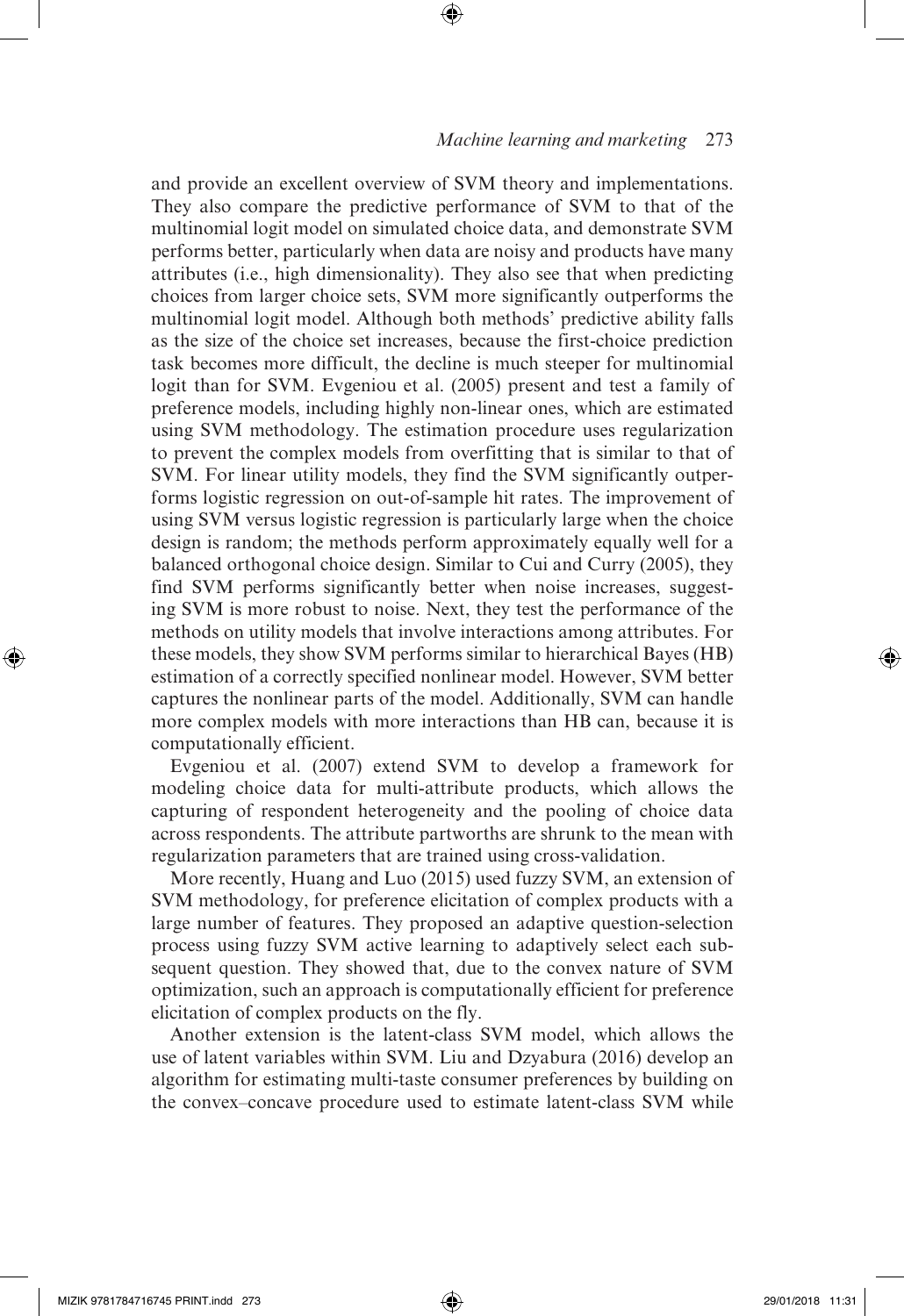capturing respondent heterogeneity. They show their model's prediction is better than single-taste benchmarks.

⊕

# Common Issues in ML Methods

#### **Training, Validation, and Testing**

Dividing the data into separate sets for the purpose of training, validation, and testing is common. Researchers use the training data to estimate models, the validation data to choose a model, and the testing data to evaluate how well the model performs. We discuss below the reasons for splitting the data into the constituent parts and issues related to this framework.

We first examine the need for using a testing data set. As discussed earlier, the goal of ML techniques is to provide the best out-of-sample predictions as opposed to simply improving the model fit on the sample data set. Given this need, the predictive ability of ML techniques is evaluated by first constructing a model on a training data set and then evaluating its accuracy on a testing data set, whose corresponding data items weren't included in the training data set. This approach provides a meaningful estimate of the expected accuracy of the model on out-ofsample data.

Let us now examine the need for having a validation data set. Consider an ML technique that trains multiple models on a training set *S*, and picks the model that provides the best in-sample accuracy (the lowest error on the set *S*). This approach will prefer larger and more detailed models to less detailed ones, even though the less detailed ones might have better predictive performance on out-of-sample data. For example, if we are approximating a variable *y* using a polynomial function applied on inputs *x*, then, if we determine the order of the polynomial based on the accuracy of prediction on the training set *S*, we would always pick a very high-degree, high-variance polynomial model that overfits the data in *S* and may, as a consequence, perform poorly on the testing data. To address this issue, *cross-validation* splits the input data set *S* into two components:  $S_t$  (training) and  $S_y$  (validation). It then uses the training set *St*to generate candidate models, and then picks a model that performs best on  $S<sub>v</sub>$  as opposed to basing the decision solely on  $S<sub>t</sub>$  fit. Cross-validation thus ensures the chosen model does not overfit  $S_t$  and performs well on out-of-sample data.

The cross-validation enhancement can be applied to any ML algorithm. For example, in the case of boosted MART, cross-validation typically

⊕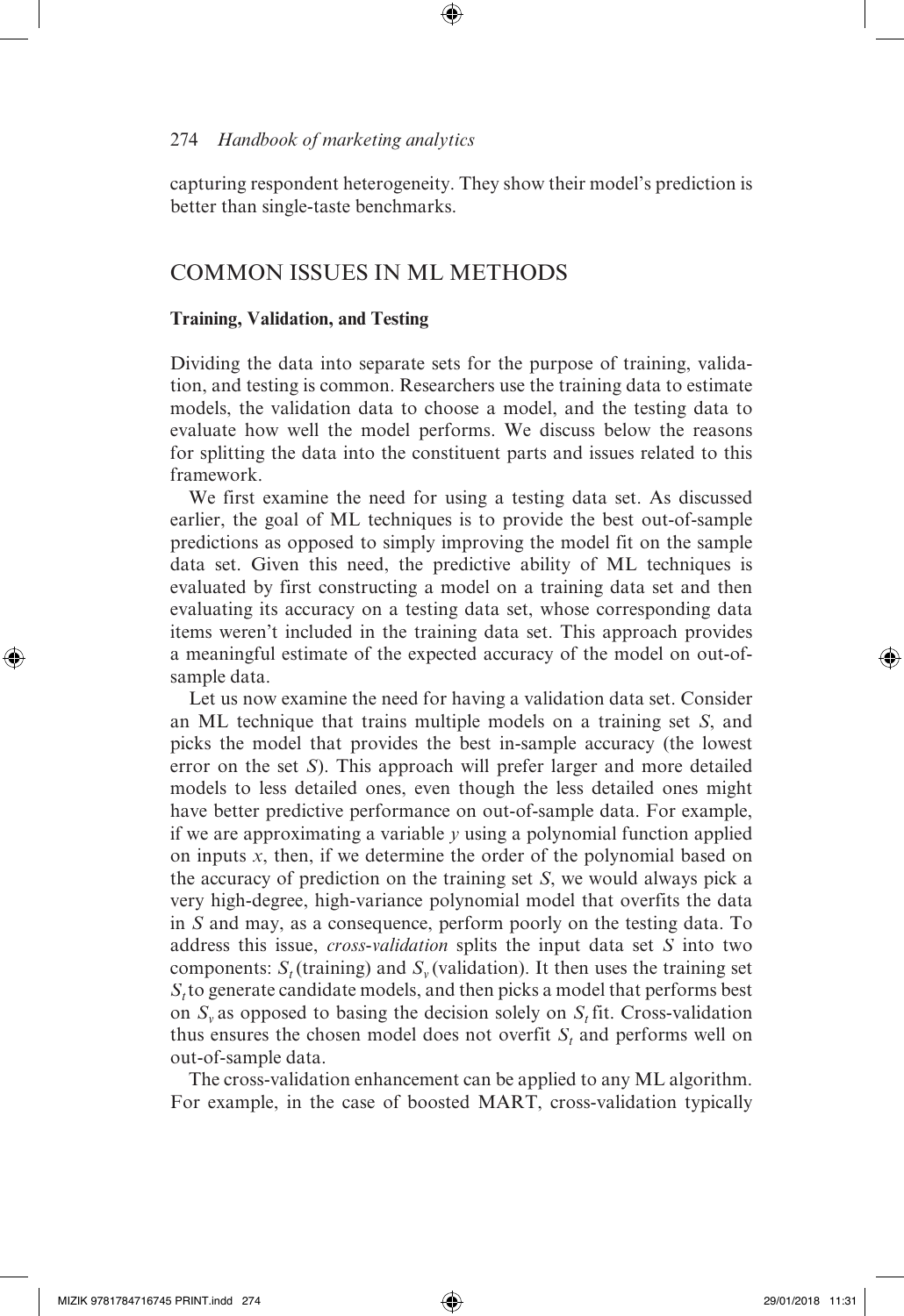works as follows. After each tree is computed based on  $S_t$  and added to the MART ensemble, the MART is evaluated on the validation data set  $S_v$ . Although the additional tree would have improved the accuracy on  $S_t$ , it might not have necessarily improved the accuracy on  $S_{\nu}$ . So the algorithm could introduce a stopping rule for MART construction that terminates the MART construction when *k* consecutive iterations (or trees) have not yielded accuracy improvements on  $S_{\nu}$ . The algorithm would then select the MART (or the output of an intermediate step) that yielded the best accuracy on  $S<sub>v</sub>$  as the best model.

⊕

Note that validation is not free. The algorithm has to split the input data set into two smaller components and use only one of them for the purpose of training. This procedure leaves fewer samples to train a model, resulting in a suboptimal model. However, the accuracy gains realized from avoiding overfitting typically trump the reduction in the size of the training data, particularly for large data sets. As a consequence, most ML practitioners use cross-validation as part of their modeling toolkit.

#### **Additional Techniques to Avoid Overfitting**

In addition to the cross-validation method discussed above, additional techniques exist for reducing the effect of overfitting. We now discuss some of those techniques.

#### **Regularization**

⊕

Because simple models tend to work better for out-of-sample forecasts, ML researchers have come up with ways to penalize models for excessive complexity. This process is known in ML as "regularization" or "complexity control," and we will give examples when we discuss specific methods. Although economists also tend to prefer simpler models (for the same reason), they have not been as explicit about quantifying complexity costs.

#### **Tuning regularization parameters using cross-validation**

If we have an explicit numeric measure of model complexity, we can view it as a parameter that can be *tuned* to produce the best out-ofsample predictions. The standard way to tune a parameter is to use *k*-fold cross-validation:

- (1) Divide the data into *k* equal subsets (folds) and label them  $s = 1, \ldots, k$ . Start with  $s = 1$ .
- (2) Pick an initial value for the tuning parameter.
- (3) Fit your model using the  $k 1$  subsets other than *s*.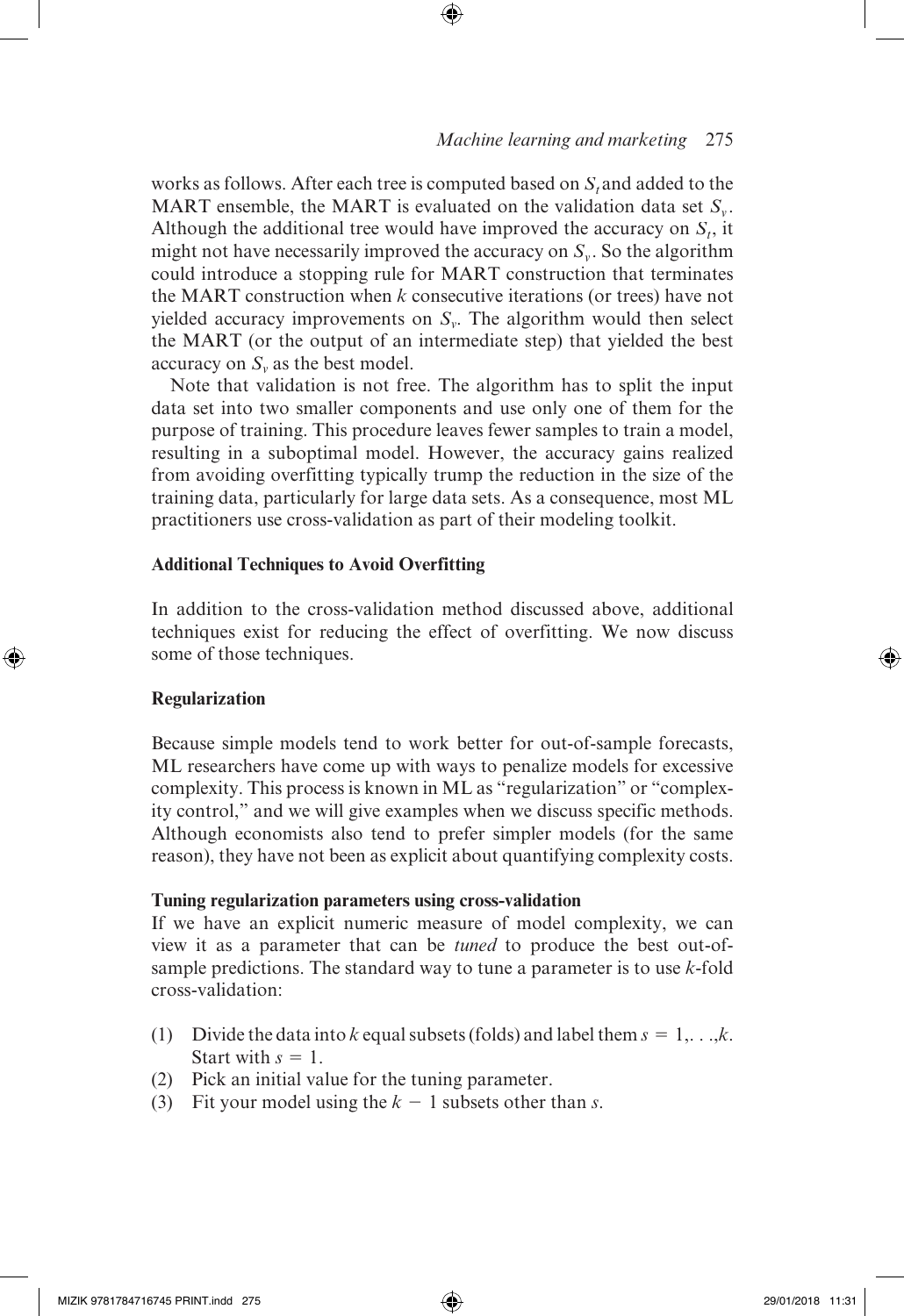(4) Predict the outcome variable for subset *s* and measure the associated loss.

⊕

(5) Stop if  $s = k$ ; otherwise, increment s by 1 and go to step 2.

After cross-validation, we end up with *k* values of the tuning parameter and the associated loss, which you can then examine to choose an appropriate value for the tuning parameter. Even if no tuning parameter exists, using cross-validation to report goodness-of-fit measures is generally a good idea, because it measures out-of-sample performance, which is generally more meaningful than in-sample performance (such as  $R^2$ ). Using the test–train cycle and cross-validation in ML is common, particularly when large data sets are available. If the data are large enough that a model can be estimated on a subset of the data, using separate training and testing sets provides a more realistic measure of prediction performance.

## **Feature selection**

⊕

Feature selection is a standard step in ML settings that involve supervised learning (Guyon and Elisseeff, 2003). Feature selection typically provides a faster and more computationally efficient model by eliminating less relevant features with minimal loss in accuracy. It is thus particularly relevant for training large data sets that are typical in various target application settings. Feature selection also provides more comprehensible models that offer a better understanding of the underlying data-generating process. When the data sets are modest in size and the number of features is large, feature selection can actually improve the predictive accuracy of the model by eliminating irrelevant features whose inclusion often results in overfitting. Many ML algorithms, including neural networks, decision trees, CART, and naive Bayes learners, have been shown to have significantly worse accuracy when trained on small data sets with superfluous features (Duda and Hart, 1973; Aha et al., 1991; Breiman et al., 1984; Quinlan, 1993).

The goal of feature selection is to find the smallest set of features that can provide a fixed predictive accuracy. In principle, this problem is straightforward because it simply involves an exhaustive search of the feature space. However, with even a moderately large number of features, an exhaustive search is practically impossible. With *F* features, an exhaustive search requires  $2<sup>F</sup>$  runs of the algorithm on the training data set, which is exponentially increasing in *F*. In fact, this problem is known to be NP-hard (Amaldi and Kann, 1998).

The wrapper method addresses this problem by using a greedy algorithm (Kohavi and John 1997). Wrappers can be categorized into two types—*forward selection* and *backward elimination*. In forward selection,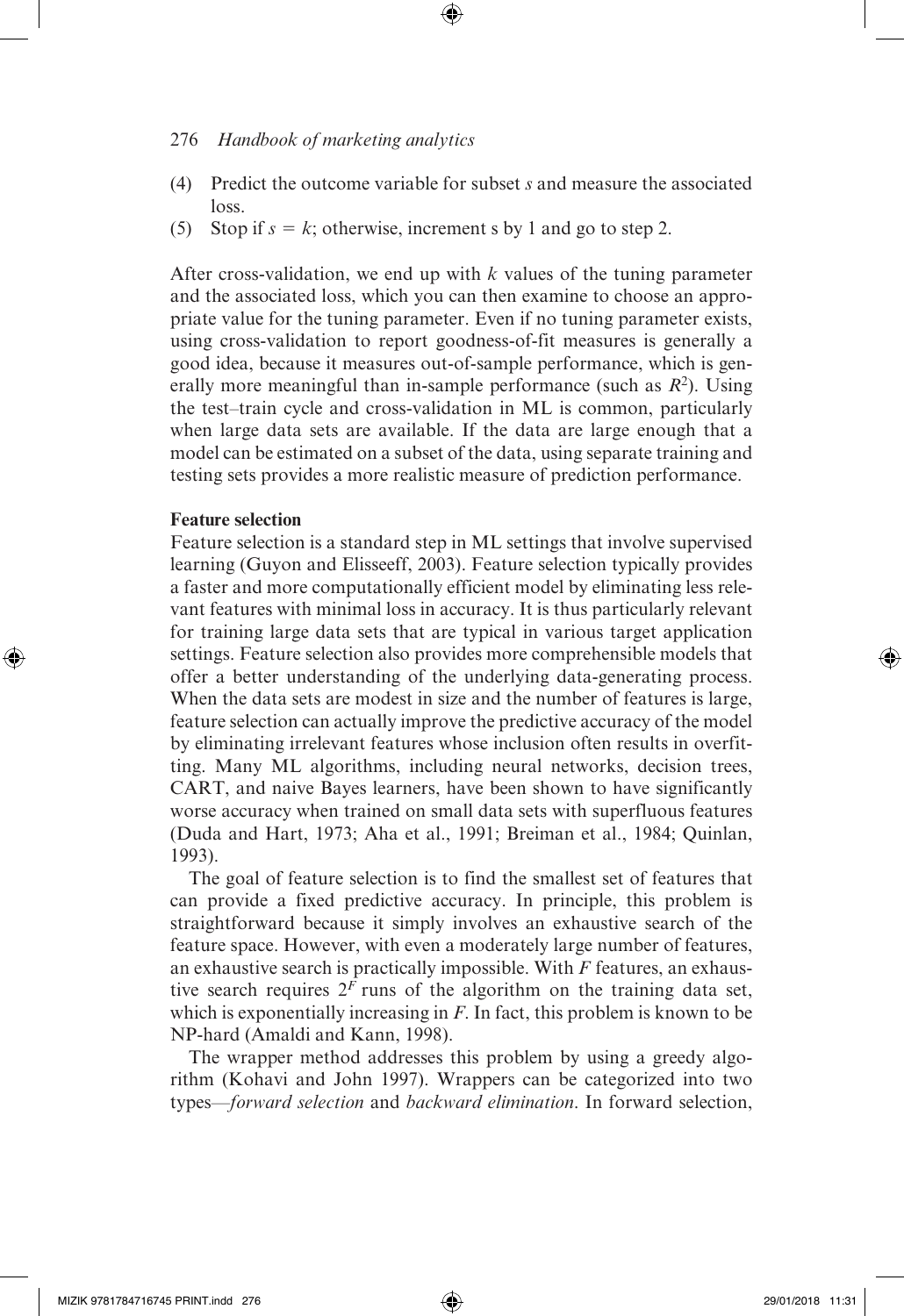## *Machine learning and marketing* 277

features are progressively added until a desired prediction accuracy is reached or until the incremental improvement is very small. By contrast, a backward-elimination wrapper starts with all the features and sequentially eliminates the least valuable features. Both wrappers are greedy in the sense that they do not revisit former decisions to include (in forward selection) or exclude features (in backward elimination). More importantly, they are "black box" techniques in the sense that they can work with any ML algorithm by invoking them without needing to understand their internal structure.

⊕

To enable a wrapper algorithm, the researcher needs to specify a selection as well as a stopping rule. A commonly used and robust selection rule is the *best-first* selection rule (Ginsberg, 1993), wherein the most promising node is selected at every decision point. For example, in a forward-selection algorithm with 10 features, at the first node, this algorithm considers 10 versions of the model (each with one of the features added) and then picks the feature whose addition offers the highest prediction accuracy. The process continues until a stopping-rule condition is satisfied. A stopping rule consists of a cut-off point for the incremental gain obtained at each step of the algorithm, and when the incremental gain is less than this cut-off point, the feature-selection process ends and emits the currently selected set of features.

Wrappers offer many advantages. First, they are agnostic to the underlying learning algorithm and the accuracy metric used for evaluating the predictor. Second, greedy wrappers have been shown to be robust to overfitting and computationally advantageous (Reunanen, 2003); the resulting model requires fewer features to be computed during testing, and the testing-classification process itself is faster because the model is compact.

# **CONCLUSION**

⊕

ML methods are gaining traction in both marketing practice and academic research. They provide a set of valuable tools to help us increase the out-of-sample performance of marketing models and thereby improve the quality of marketing decisions. In this chapter, we presented a brief overview of the two most commonly used ML methods, decision trees and SVM, as well as a discussion of their applications in marketing. With the advent of large data sets, focus on real-time performance, and the availability of cheap and fast computing (e.g., Amazon EC2), we hope marketers can use ML techniques to answer a new set of exciting and challenging substantive questions going forward.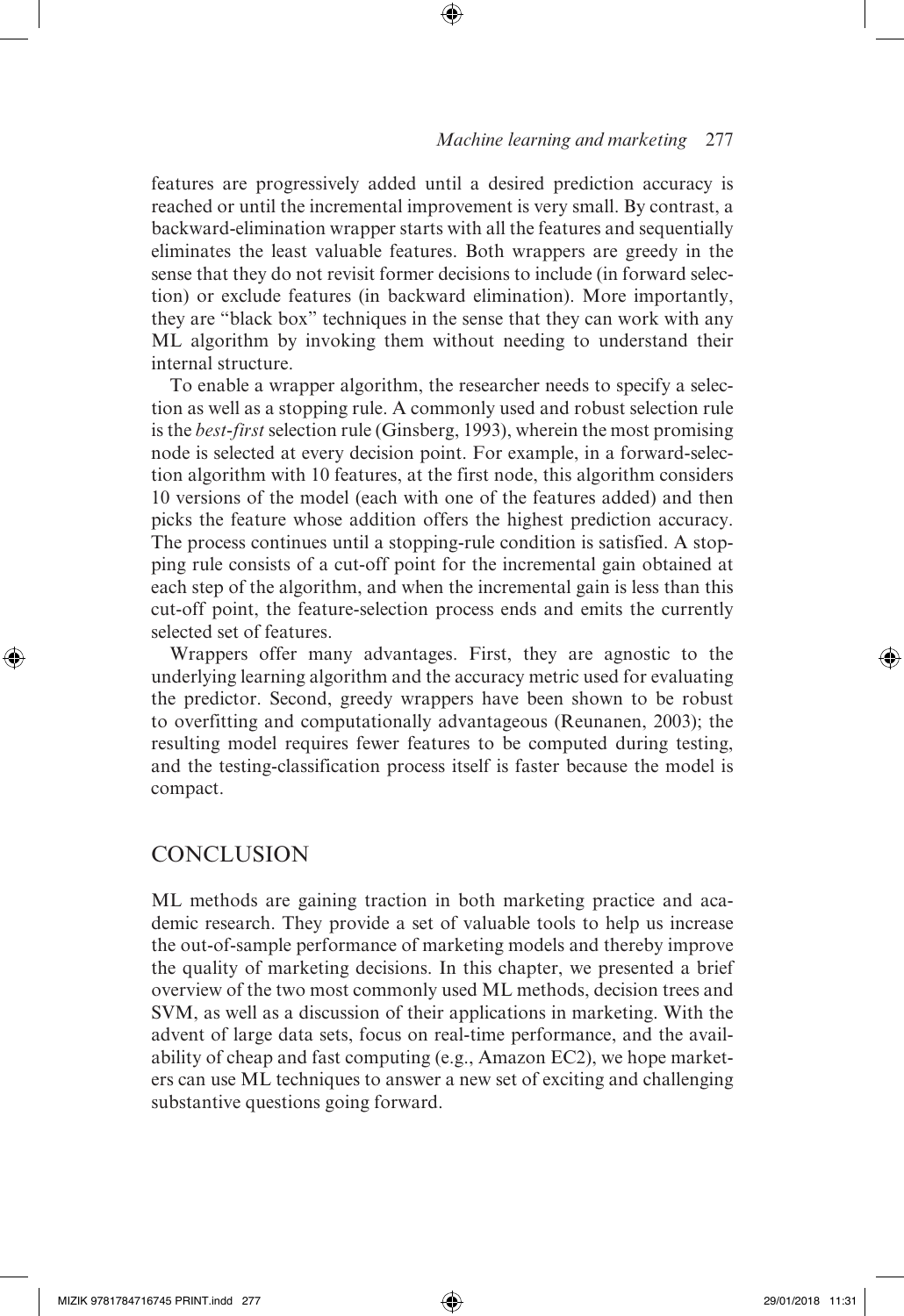## **NOTES**

- 1. The authors thank Bryan Bollinger, Shahryar Doosti, Theodoros Evgeniou, John Hauser, Panos Ipeirotis, Lan Luo, Eugene Pavlov, Omid Rafieian, and Amin ZadKazemi for their comments.
- 2. For a detailed discussion of the roles of causal, predictive, and descriptive research in social sciences, please see Shmueli (2010).
- 3. In a comparison of logistic regression and decision trees, Perlich et al. (2003) examined several data sets. Taking different sized subsamples of the data, they estimated both models using *learning curves*, that is, how the model's predictive accuracy improves as the sample size increases. They found that logistic regressions work better for smaller data sets, and trees work better for larger data sets. Interestingly, they found this pattern holds even for training sets from the same domain.

# **REFERENCES**

⊕

- Aha, W., D. Kibler, and M. K. Albert. Instance-based Learning Algorithms. *Machine Learning*, 6(1): 37–66, 1991.
- Amaldi, E. and V. Kann. On the Approximability of Minimizing Nonzero Variables or Unsatisfied Relations in Linear Systems. *Theoretical Computer Science*, 209(1): 237–260, 1998.
- Breiman, L., J. Friedman, C. Stone, and R. Olshen. *Classification and Regression Trees*. The Wadsworth and Brooks-Cole statistics-probability series. Taylor & Francis, 1984.
- Caruana, R. and A. Niculescu-Mizil. An Empirical Comparison of Supervised Learning Algorithms. In *Proceedings of the 23rd International Conference on Machine Learning*, ACM, 2006, 161–168.
- Cui, D. and D. Curry. Prediction in Marketing using the Support Vector Machines. *Marketing Science*, 24(4): 595–615, 2005.
- Duda, R. O. and P. E. Hart. *Pattern Recognition and Scene Analysis*, New York: Wiley, 1973.
- Evgeniou, T., C. Boussios, and G. Zacharia. Generalized Robust Conjoint Estimation. *Marketing Science*, 24(3): 415–429, 2005.
- Evgeniou, T., M. Pontil, and O. Toubia. A Convex Optimization Approach to Modeling Consumer Heterogeneity in Conjoint Estimation. *Marketing Science*, 26(6): 805–818, 2007.

Ginsberg, M. *Essentials of Artificial Intelligence*. San Mateo, CA: Morgan Kaufmann, 1993.

- Guyon, I. and A. Elisseeff. An Introduction to Variable and Feature Selection. *Journal of Machine Learning Research*, 3:1157–1182, 2003.
- Hastie, T., R. Tibshirani, J. Friedman, T. Hastie, J. Friedman, and R. Tibshirani. *The Elements of Statistical Learning*, Vol. 2. New York: Springer, 2009.
- Hauser, J. R., O. Toubia, T. Evgeniou, R. Befurt, and D. Dzyabura. Disjunctions of Conjunctions, Cognitive Simplicity, and Consideration Sets. *Journal of Marketing Research*, 47(3): 485–496, 2010.
- Huang, D. and L. Luo. Consumer Preference Elicitation of Complex Products using Fuzzy Support Vector Machine Active Learning. *Marketing Science*, 35(3): 445–464, 2015.
- Hyafil, L. and R. L. Rivest. Constructing Optimal Binary Decision Trees is NP-complete. *Information Processing Letters*, 5(1): 15–17, 1976.
- Kohavi, R. and G. H. John. Wrappers for Feature Subset Selection. *Artificial Intelligence*, 97(1): 273–324, 1997.
- Lemmens, A. and C. Croux. Bagging and Boosting Classification Trees to Predict Churn. *Journal of Marketing Research*. 43(2): 276–286, 2006.
- Liu, L. and D. Dzyabura. Capturing Multi-taste Preferences: A Machine Learning Approach. *Working Paper*, 2016.